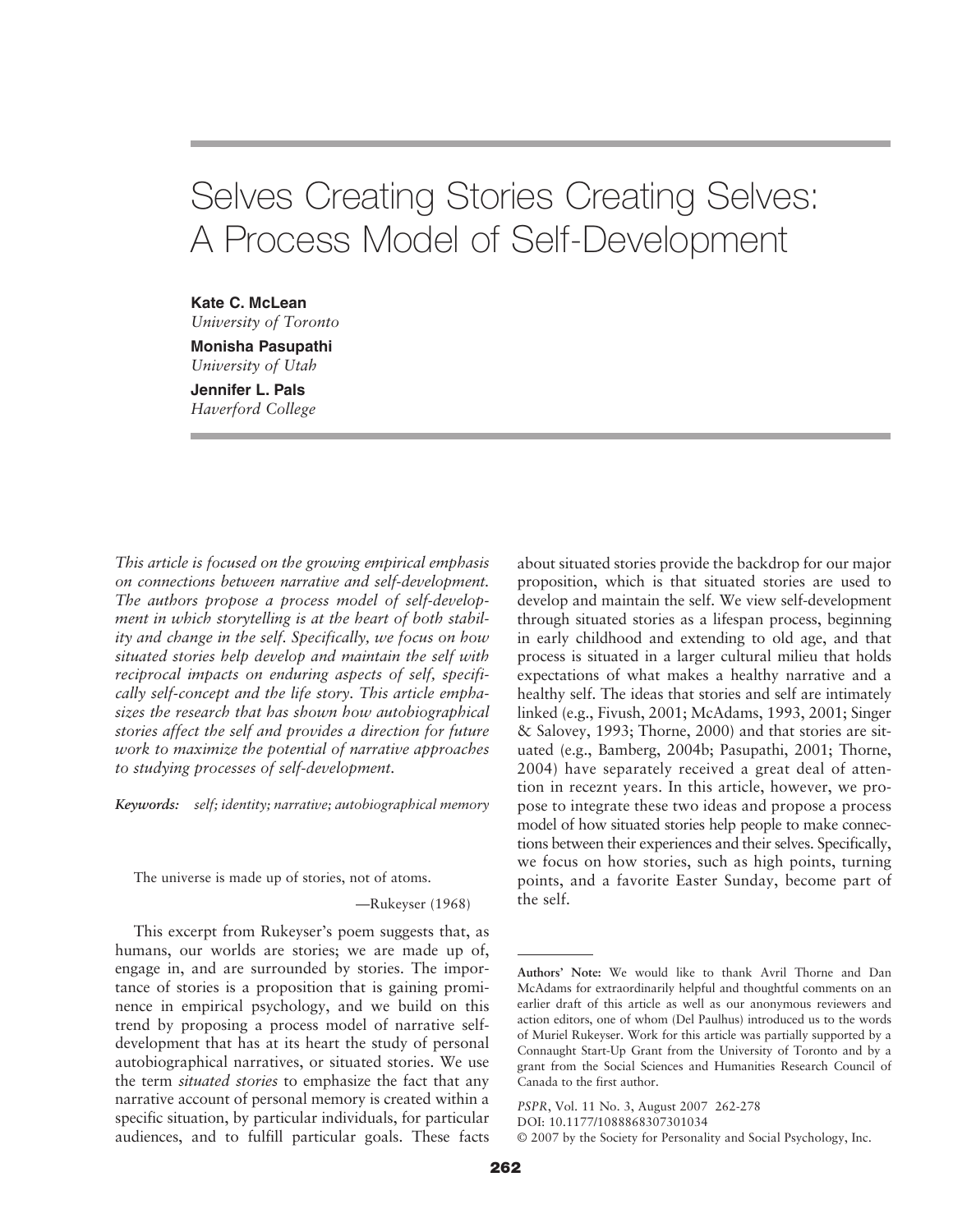## **DEFINITIONS AND CONCEPTUAL FRAMEWORK**

Before we begin, it is crucial to be explicit on three issues: the definition of *self* that we employ, our definition of situated stories, and the relation between situated stories and the life story model, which we draw on for our conceptual framework.<sup>1</sup>

In terms of the definition of self that we employ, we focus on two aspects of self: self-concept and the life story. *Self-concept* is defined as conscious beliefs about the self that are descriptive or evaluative (Kernis & Goldman, 2003; Markus & Wurf, 1987). We review concepts such as self-esteem, beliefs about one's skills, and typicality of self-relevant events as aspects of one's self-concept. The second realm of self that we discuss is the life story. The *life story* is an extended but selective autobiography of personal experiences and interpretations of those experiences that provides unity and purpose to the person (McAdams, 1993). We also include a brief review of some research on personality, which tests our questions about the impact of stories in a truly developmental time scale. We argue that through the telling of situated stories one develops and maintains both the life story and self-concept. Throughout the manuscript we will either use the term *self* to refer to both self-concept and the life story together for ease and because both can operate in tandem or we will specify to which aspect of self we refer.

Although what we have just described makes for clearer methodological designs (with self-concept or life story as the outcome variable), there is, of course, the question of the relation between these two constructs. The main question that arises is whether self-concept is always represented in the life story and whether the life story is always represented in self-concept. We suggest that, conceptually, the stories one tells about oneself represent different aspects of one's self-concept directly or indirectly, such as telling a story about when one behaved uncharacteristically (e.g., Rice & Pasupathi, 2006). In terms of the representation of self-concept in the life story, we suggest that whereas life stories might not contain all aspects of one's self-concept (partly due to methodological limitations) one should be able to tell a story to explain one's beliefs about the self. Without this kind of storied evidence, others may be less likely to believe that the characteristic under discussion is indeed a part of the self. Thus, while we will distinguish between self-concept and the life story in reviewing the literature for ease of understanding and for empirical applications of this model, we acknowledge and address, when necessary, how these constructs are related and when they work together.

The next definition we must tackle is that of *situated stories*, which we define as any narrative account of personal memory that is created within a specific situation, by particular individuals, for particular audiences, and to fulfill particular goals. <sup>2</sup> Notably, situated stories can be created internally or externally; that is, a story does not have to be told to others for it to be situated. In defining what is situated about these stories, we focus on three issues in this article: the production of situated stories, the maintenance or integration of stories as part of the self, and the cultural context in which they are shared.

One reason we focus on situated stories as our unit of analysis for understanding the self is their ubiquity in daily life. For example, in a daily diary study in which people wrote about the most memorable event of the day and whether it was disclosed, we found that 62% of those events were already disclosed by the end of the day on which they occurred (Pasupathi, McLean, & Weeks, 2007). In 15-min conversations on pleasant and unpleasant topics, married couples bring up an average of 9 to 13 specific past events during those 15 minutes (Pasupathi, Lucas, & Coombs, 2002). Similarly, during family dinner-table conversations, stories about the past are brought up once every 5 mins (Bohanek, Marin, Fivush, & Duke, 2006). This kind of ubiquity goes beyond everyday storytelling to specifically include emotional and important events. Across cultures, genders, and types of emotion, 90% of emotional experiences are disclosed to other people within a few days of their occurrence (Rimé, Mesquita, Philippot, & Boca, 1991). Finally, 90% of self-defining memories have been shared at least once in the past (Thorne, McLean, & Lawrence, 2004). Thus, we have chosen to examine self-development from the vantage point of one of the most common behaviors in which humans engage.

We chose to focus on situated stories not only because of their ubiquity but also because of their hypothesized relevance to the life story and to self-concept. In terms of the life story, numerous studies have focused on characteristics of the life story such as themes and coherence (e.g., Baerger & McAdams, 1999; McAdams, Healy, & Krause, 1984), but the specific processes by which the life story develops remain underexamined. Recent theoretical contributions have emphasized more processoriented ideas about how the life story is constructed. For example, Habermas & Bluck (2000) introduced the term *autobiographical reasoning* to illustrate the dynamic process of thinking about the past to make links to the self. The concept of autobiographical reasoning is centrally related to what we review, although we extend this concept by detailing evidence for the idea that such reasoning occurs in the construction of situated stories. We argue that while there are many situated stories and although, by definition, not all of them are selected into the life story, some will be. Therefore, beginning with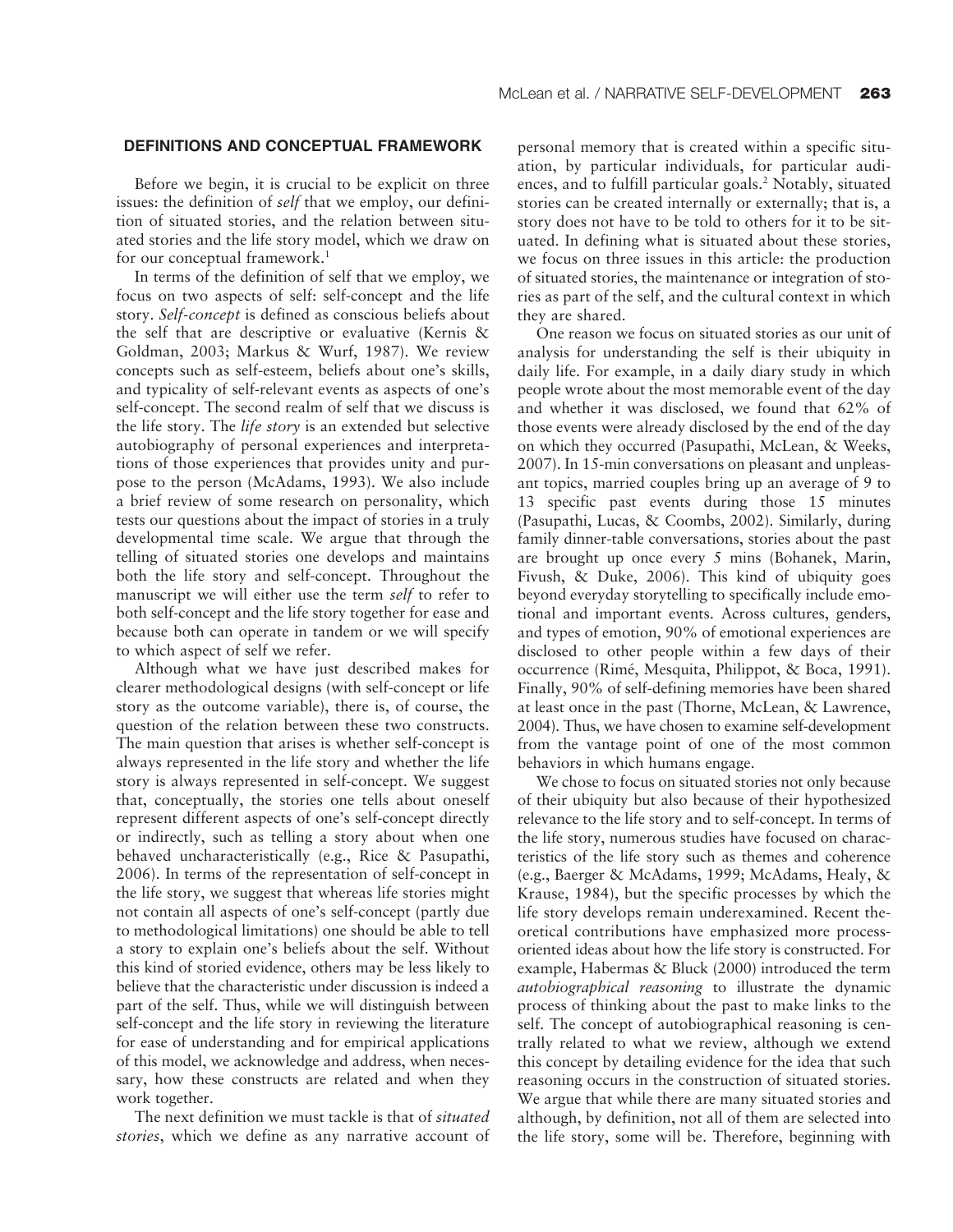

**Figure 1** Process model of self-development.

the construct of situated stories allows us to look at lifestory development because such stories are potential candidates for integration into this extended story. In terms of self-concept, we also review evidence to suggest that one way to maintain or to change self-conceptions is to tell stories about the self. Although evidence exists to support this claim, this conceptual link between situated storytelling and self-concept has not been clearly made before, and we emphasize storytelling as a major process for the development and maintenance of selfconcept (cf. Pasupathi, in press).

Having clarified our definitions of self, situated stories, and the link between situated stories and the self, we turn now to our conceptual process model, which is reflected in Figure 1. The first part of our model, the arrow going from experience through storying to self, reflects the novel idea that some situated stories become part of the way individuals perceive themselves. The arrow going from self to experience reflects the phenomenon that people bring enduring aspects of themselves to the experience of events and to the construction of situated stories. Thus, one's self-concept and one's currently held life story affect the kinds of experiences one has and how those experiences are narrated, an idea on which we elaborate in this article. The central argument that we want to make, however, concerns the flow from experience to self. We propose that narratively induced self change happens through the incremental telling of situated stories to multiple audiences and in multiple contexts. It is important that within this process approach we do not treat narrative as an assessment of internal representations but rather as an emergent product of representations and features of the context in which narratives are told—in our terms, situated stories (see also Bamberg, 2004b; Pasupathi, 2001; Thorne, 2004).

To contextualize our framework, we offer a fictional example of someone we call Laura who experienced the loss of her mother at age 20. Laura has talked about that experience many times since it happened 10 years ago. In her first tellings, Laura's story was one of vulnerability and uncertainty; she was often seeking support through the telling of her story. Indeed, she was seeking to shape the story, to find meaning in the loss and coherence in her life. Eventually, Laura developed a story of her mother's death that acknowledged the pain of the loss but incorporated a sense of personal growth: She lost her mother but she grew stronger as a result. Upon storying this event, Laura may approach other challenging events with a new self*-*concept (she is resilient) and two additions to her life story: a new event (the loss of her mom) and a new manner of processing self-information. That is, she has had practice at storying negative experiences into narratives of personal growth and may do so again. It is also possible that Laura has certain stable characteristics, such as openness to experience, which allow her to more deeply explore the meaning of the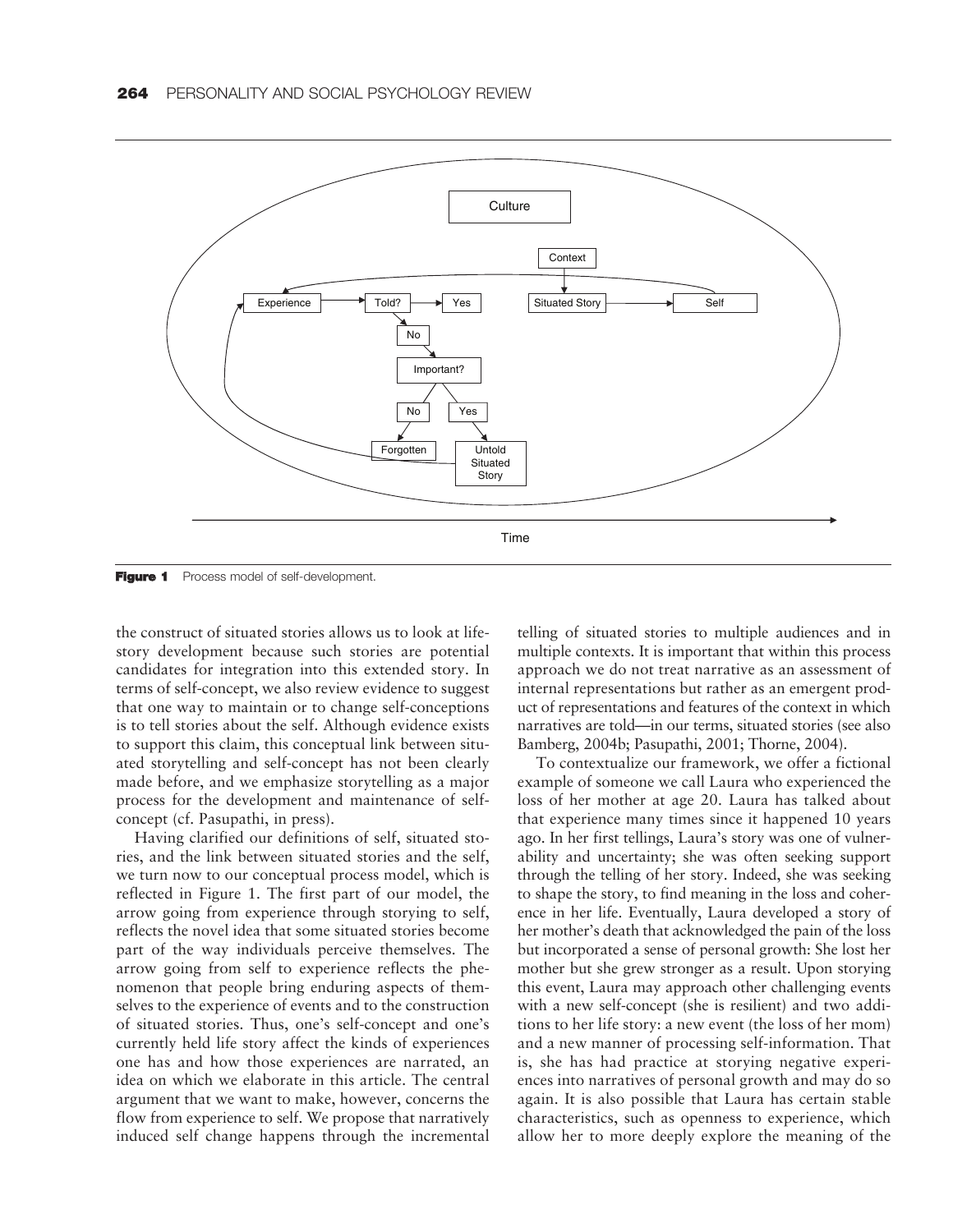event. These are the kinds of issues that we address in this article.

We begin by emphasizing how stories can contribute to stability and change in the self because this is crucial for our contention that narrative construction is an engine for self-development. We then, more briefly, consider how enduring aspects of the self contribute to the way people narrate their experiences. We also discuss how the cultural contexts in which stories are shared contribute to the construction of situated stories. We then close by considering questions for future research using this process model.

### **SITUATED STORIES AFFECT THE SELF**

Our proposal that situated stories affect self-development across the lifespan is supported by three areas of research. First, research suggests that situated stories are linked to the emergence of narrative capacities and styles in childhood. Second, there is evidence to suggest that these stories are linked to the emergence of the life story itself in adolescence and to aspects of self-concept in childhood and adolescence. Third, situated stories are linked to change and stability in personality across adulthood.

#### The Emergence of Situated Stories

Parent-child reminiscence is one of the first contexts for children's developing understanding of the self as storied (e.g., Fivush, 2001; Harley & Reese, 1999; Reese, 2002b). Studies of parent-child conversations focus on the emergence of skills for and different styles of narrating the past. We focus our review directly on evidence that points to relations between situated storytelling and self-concept and on differences in narrative styles that we hypothesize will best predict autobiographical reasoning processes once the life story becomes a relevant task in adolescence (e.g., Habermas & Bluck, 2000). Specifically, we focus on characteristics of reminiscence styles that emphasize evaluative and emotional elaboration because these are especially important narrative skills for communicating a good or comprehensible story (Labov & Waletzky, 1967; Newcombe & Reese, 2004) and because they constitute ways of giving meaning to past experiences and articulating their relevance to one's life story (e.g., Fivush, 2001).

As it happens, parents socialize different patterns of emotional elaboration and evaluation with their children (e.g., Fivush, 1991; Fivush, Haden, & Reese, 2006; Haden & Fivush, 1996; Haden, Haine, & Fivush, 1997; McCabe & Peterson, 1991; Reese & Fivush, 1993). Parents who use a high elaborative style provide more

narrative structure for children through the provision of evaluative comments and questions, offering and eliciting more information, and being supportive of the child's view in the conversation. In contrast, parents with a low elaborative style tend to repeat questions, switch topics quickly, and do not elaborate on event details. These styles of reminiscing are related to the child's narrative style concurrently and over time in both shared (with parents) and independent assessments (with a researcher). Over time, children with highly elaborative parents provide more evaluative devices in their own narratives, even when controlling for earlier narrative skill (e.g., Haden et al., 1997; Harley & Reese, 1999; Hudson, 1990; McCabe & Peterson, 1991). Furthermore, children's developing narrative abilities and the parent's provision of narrative structure are reciprocally interrelated over time (Farrant & Reese, 2000). That is, mothers provide more elaboration as children get older at the same time as children are supplying more information themselves. Finally, Peterson, Jesso, and McCabe (1999) established this relationship as causal by showing that children of mothers who were trained to be more elaborative reported more complex narratives with an experimenter 2 years later compared to children in a control group.

These studies show that children learn to construct situated stories about themselves with differing emphases on autobiographical reasoning. That is, some parents, and as a result some children, emphasize evaluative and emotional information—hallmarks of autobiographical reasoning. We hypothesize that whether one is elaborative or repetitive in childhood may have consequences for one's later life story.

Gender is also related to the elaborative aspects of reminiscing. Parents are more elaborative with girls, and girls provide more unique details of past experience than do boys even when boys and girls are at similar language levels (Reese & Fivush, 1993). Studies of late adolescents and adults have shown that females create more complex narratives than do males (McLean, 2007), suggesting that these patterns of interaction may predict the formulation of life-story events years later.

These gender differences are linked not only to later life story development but also to emotional self-concept. Parents have been shown to either minimize emotion talk or emphasize the pragmatics of managing emotion with their sons, and they elaborate on the feelings about an event with their daughters (Chance & Fiese, 1999; Fivush, 1991); thus, girls are socialized into creating a more emotional and interpersonal self-concept than are boys (e.g., Buckner & Fivush, 2000, 2003; Reese & Fivush, 1993). Indeed, compared to boys, girls report more discussion of internal states and emotions in their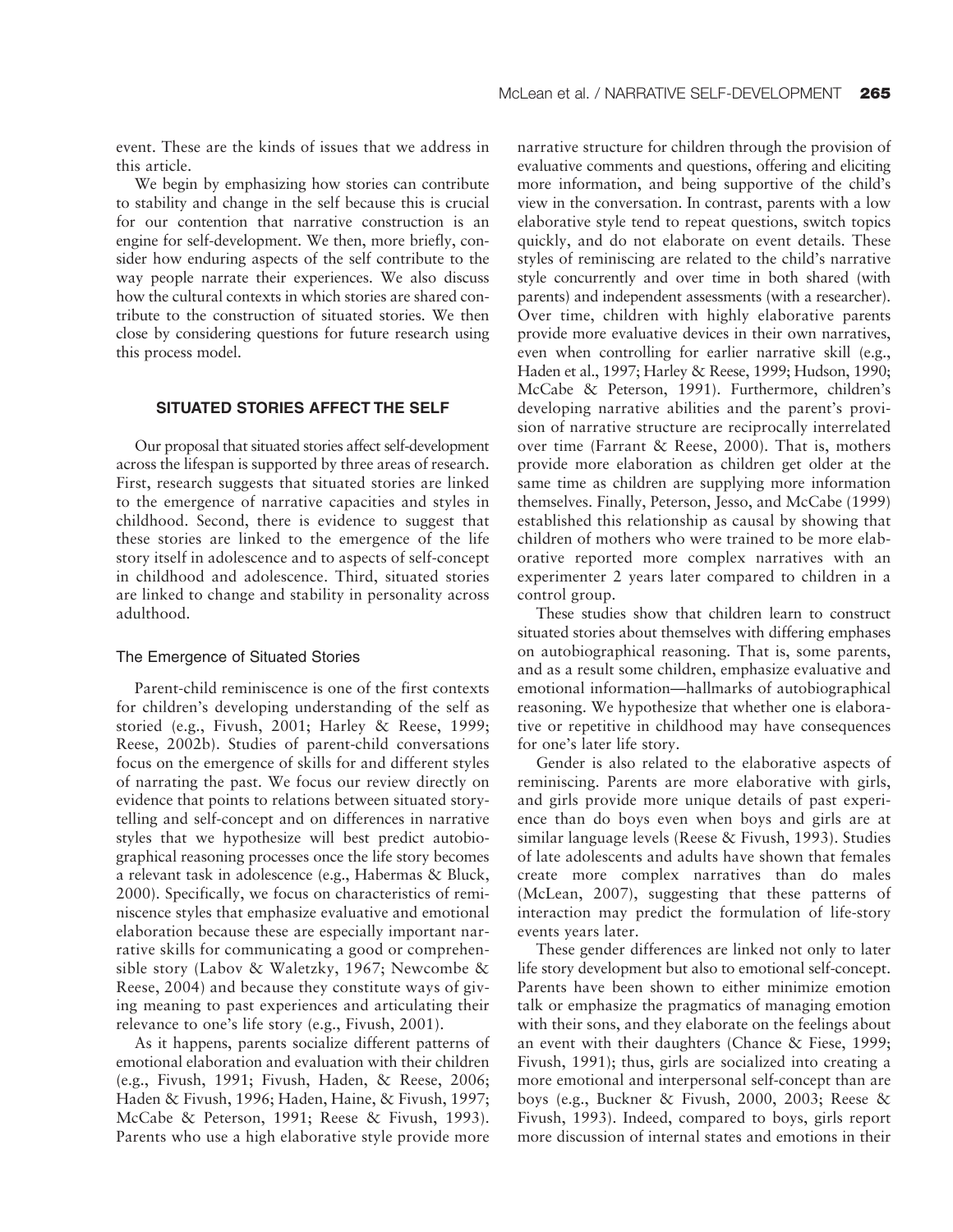narratives (Fivush, 1998; Haden et al., 1997). Studies with older groups have shown that emotional and relational self-concepts persist in adolescence and early adulthood as girls are more likely to tell narratives of care for others than are boys (Thorne & McLean, 2003). Furthermore, females who have high self-esteem throughout adolescence, or who increase in self-esteem during this time, are more likely to have autobiographical memories in emerging adulthood that are relationally oriented than are those with low or decreasing self-esteem across adolescence (Thorne & Michaelieu, 1996). Finally, in fully formed life stories, women are more likely to discuss fear and sadness as well as themes of communion than are men (e.g., McAdams et al., 2004; McAdams et al., in press). Thus, self-conceptions about interpersonal relationships and emotional experiences that are socialized in early childhood manifest in the themes of life stories in adulthood. This is an example of the dynamic interaction between self-concept and life story; that is, the relation between self-concept and life story may be mediated by storytelling.

Turning to more traditional measures of self-concept, research has also shown that narrative development is related to the early development of self-concept. Harley and Reese (1999) found that both mirror self-recognition and parental reminiscence styles independently predicted narrative production concurrently and over time (see also Welch-Ross, Fasig, & Farrar, 1999). However, the initial importance of self-recognition to shared and independent narrative production was found to be later mediated by maternal reminiscing style at age two (Reese, 2002a). In other words, children who displayed earlier mirror self-recognition had more elaborative mothers at age two, and maternal reminiscing style more directly predicted children's later narratives than did self-recognition. Furthermore, in terms of emerging self-concept, Bird and Reese (2006) found that explanatory talk about negative events was associated with greater consistency in children's self-concept. In interpreting these findings, Bird and Reese suggested that explaining and resolving negative events allows children to understand the personal meaning of these events, thus providing for greater selfunderstanding and self-consistency. Therefore, the development of self-understanding (both self-concept and the personal meaning of events) is linked to the socialization of autobiographical reasoning processes in storytelling practices at the earliest stages of narrative development.

Narrative styles also have consequences for evaluative aspects of self-concept, such as self-esteem, particularly in relation to autobiographical reasoning processes. Specifically, Bohanek et al. (2006) found that parents who are more expressive and explanatory in talking about a negative past event with their 9- to 11-year-old

children have children with higher self-esteem 2 years later compared to parents who are less expressive and explanatory (cf. Bird & Reese, 2006). Furthermore, gender differences similar to the work in early childhood are seen. Specifically, girls who engage in earlier conversations with mothers who are emotionally expressive in late childhood have high self-esteem in early adolescence. Compared to those with low self-esteem, boys with fathers who are more explanatory in talking about negative past events in late childhood consequently have high self-esteem in early adolescence. It is interesting that similar predictive validity does not emerge for talk about positive events, and Bohanek et al. (2006) suggested that talk about negative past events is particularly important in understanding self-esteem because children need expert guidance and scaffolding for dealing with these events. This is a particularly important proposition because research on late adolescents and adults, which we subsequently review, has consistently found that the kinds of events that are deemed the most personally meaningful and important are more emotionally negative (see also Bird & Reese, 2006; Fivush, Hazzard, Sales, Sarfatti, & Brown, 2003; Sales, Fivush, & Peterson, 2003). This suggests a link between self-concept and life story development around negative events: Children who learn autobiographical reasoning skills for narrating negative events through the construction of situated stories in late childhood have higher self-esteem in early adolescence and may also have more elaborated, integrated life stories in adulthood, which have also been found to be related to self-esteem (e.g., McAdams, Reynolds, Lewis, Patten, & Bowman, 2001). Again, we see how self-concept and the life story operate together through storytelling.

Overall, research on parent-child reminiscence suggests that the construction of situated stories with valued others is related to early aspects of self-concept, specifically self-recognition, self-esteem, and emotional self-concept. Furthermore, the construction of these stories is related to narrative styles (elaborative or not), which we suggest will be important to developing a life story during adolescence. The research on children puts special emphasis on parents as conarrators in constructing situated stories and less emphasis on other contextual aspects of situated stories, such as goals. Looking to older age groups, research suggests that these styles of narration persist, and this research also puts more emphasis on goals and the kinds of stories that get told.

## Emerging and Young Adulthood

As we have detailed, parents are crucial to the construction of situated stories, and we now describe a related line of work with older samples that also supports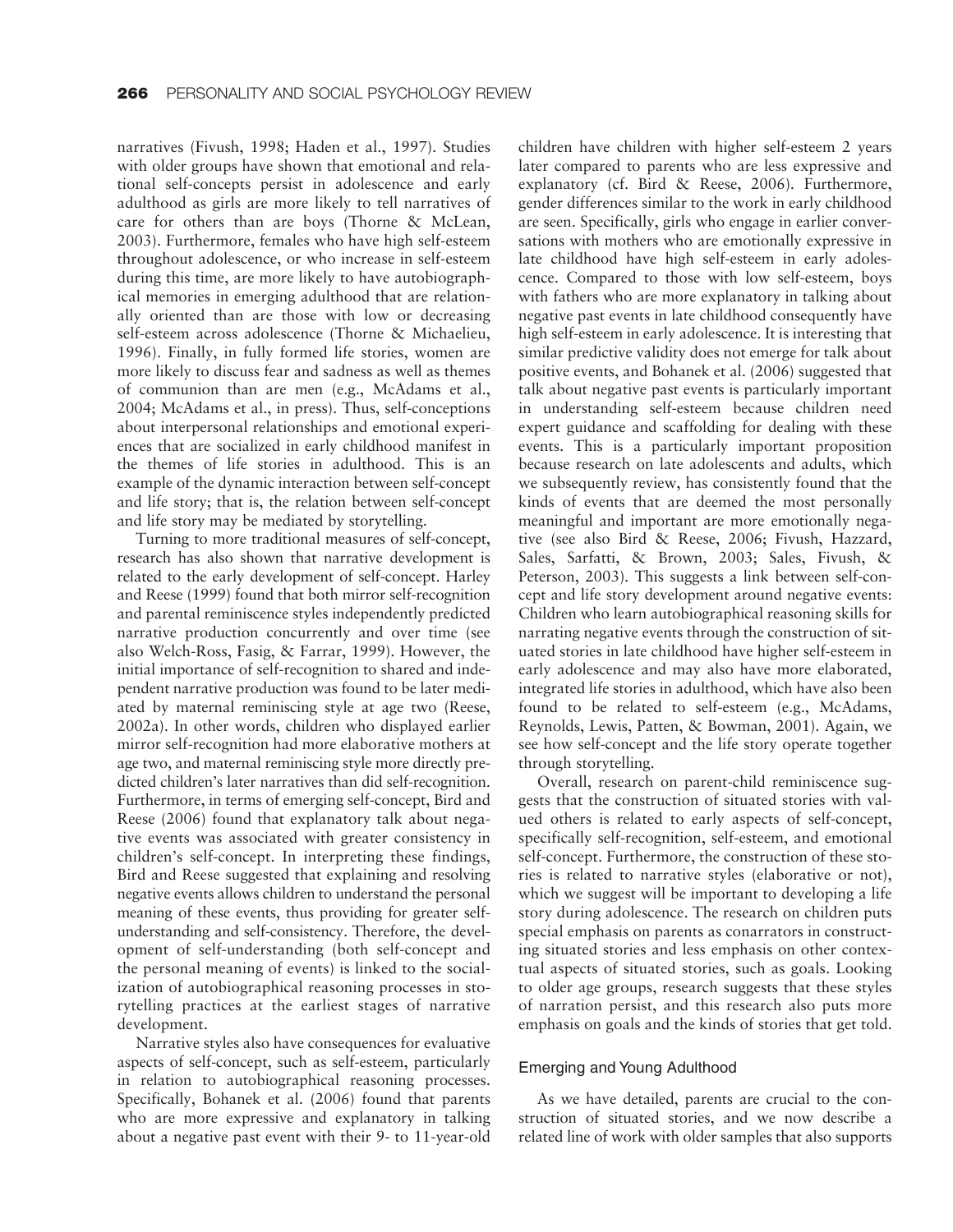the significance of other audiences as collaborators of the life story and self-conceptions. In understanding the construction of situated stories and their impact on the self, we review research on listener behavior, emotional storytelling, and storytelling goals.

Pasupathi and colleagues have conducted several studies on how listeners influence storytelling and by extension autobiographical reasoning processes, using both experimental and nonexperimental designs. In experimental studies, tellers either share a laboratory-provided event (experience with a computer game) or a recent personal past event, and this sharing occurs with a listener (either a stranger or a friend) who is directed to be either responsive or distracted. Distracted listeners are created via a dual task, for example, counting words beginning with "th." These studies have shown that listener behavior changes how elaborative the story is in the moment of telling, with effects that are evident on subsequent remembering occasions (Pasupathi & Hoyt, 2007; Pasupathi, Stallworth, & Murdoch, 1998). Distracted listening appears to lessen the elaborative aspects of remembering, which as we discussed previously are important to autobiographical reasoning processes. Thus, results from both adult and child studies suggest that autobiographical reasoning appears to be socialized and emphasized (or de-emphasized) by the people with whom we share our stories.

Other recent findings directly examine the mediating role of creating situated stories for the shaping of selfconceptions (Pasupathi, Alderman, & Shaw, 2007). For example, in one study, two friends participated in an experience involving a computer game. One friend, the player, played the game while his or her friend observed. Both were asked to privately assess the player's skill level. Then the two jointly told a third party about their experience playing the game. Although players generally contributed more information to this conversation, the more information that observers communicated, the more they were able to influence the player's postconversation self-perceived skill. In other words, the act of telling the story of the game acted as a process by which friends influenced one another's self-conceptions of game-playing skill. Other extensions of this work emphasize the importance of listeners for shaping selfconceptions via their role in the creation of situated stories. For example, people talking to distracted listeners later view the shared memory as less self-typical or, in the case of an activity like a computer game, as less interesting (Pasupathi & Rich, 2005; Thoman, Sansone, & Pasupathi, in press). This research is most similar to the parent-child research in that it specifically emphasizes coconstruction of stories and that these coconstructors influence not only stories but also related self-conceptions, as in the findings on early adolescent self-esteem (Bohanek et al., 2006). Such studies are important as analogues of developmental process on a microgenetic scale, but clearly more evidence is needed on how responsive listening continues to play a role in storytelling and self-development during adulthood. For example, over time people may quickly turn to other audiences or change their stories if consistently encountering inattention, ameliorating the impact of unresponsiveness from a specific listener. Yet other audiences may not always be available, and consistent lack of support for some stories is likely to affect self-views and the life story over time.

Turning to the emotional aspects of storytelling, like results from the parent-child studies, research suggests that talking about negative past experiences is related to autobiographical reasoning processes that are centrally related to life-story development. For example, Pasupathi (2003) found that, whereas positive emotion does not change from the experience of an event to its later retelling, people report less negative emotion in the retelling than in the initial experience. Furthermore, recent evidence suggests that writing or talking about negative events (or storying them) is related to increased well-being, and simply thinking about negative experience (or not storying them) leads to decreased well-being (Lyubomirsky, Sousa, & Dickerhoof, 2006). Furthermore, thinking about positive events is related to increased well-being but writing or talking about them is not (Lyubomirsky et al., 2006). This suggests that the storying of negative, and not positive, events is particularly important to well-being.

As mentioned in discussing the literature on children, the apparent emotion regulation of negative events can be viewed as important to developing part of the life story. For example, one reason negative emotion may lessen in telling stories (e.g., Pasupathi, 2003) is that people are creating insights from their experiences, or making meaning of their experiences, as we suggested that Laura was doing in our fictional example. Indeed, a large body of work shows a relation between negative experience and meaning making (e.g., King, 2001; McAdams, 2006; McLean & Pratt, 2006; McLean & Thorne, 2003; Pals, 2006; Thorne et al., 2004), suggesting that when something disruptive happens people may be motivated to resolve the negativity or disruption by narrating the experience as provoking insight. Indeed, early results indicate that people report more meaning-seeking goals when talking about negative events than positive events (Pasupathi, unpublished data<sup>3</sup>). Those storytelling goals, like listener behavior, may influence the degree of autobiographical reasoning in which people engage. In fact, Pasupathi (2006) and McLean (2005) have both independently shown that having talked about an experience in pursuit of understanding on one occasion is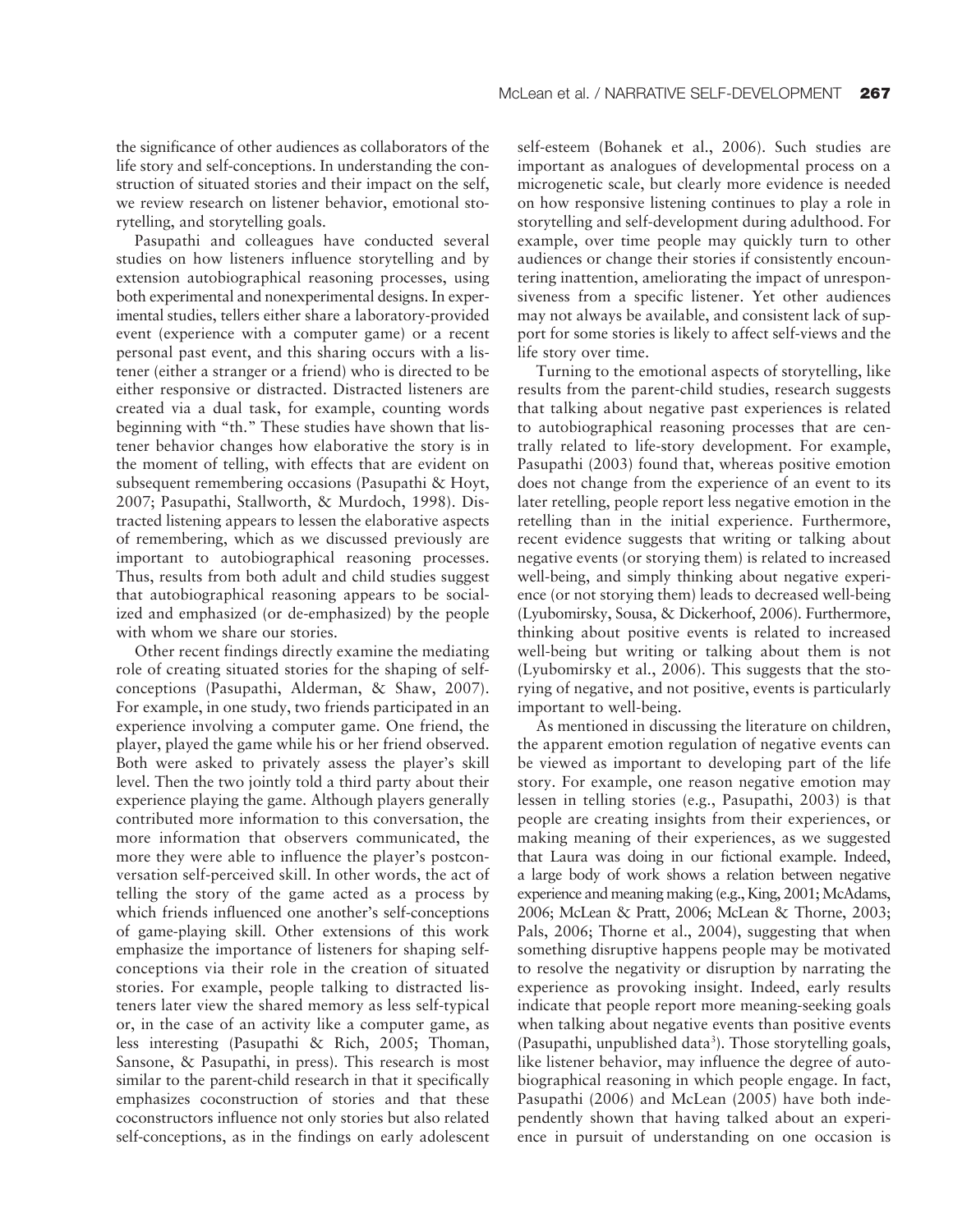associated with more insight language and more frequent meanings in subsequent narratives of that experience. That is, having the goal of self-understanding in storytelling results in making more connections between the past and the self, and making these connections is centrally related to the development of the life story (e.g., Blagov & Singer, 2004; Bruner, 1990; McLean & Pratt, 2006; McLean & Thorne, 2003). These results also point directly to the idea that the process of autobiographical reasoning occurs in the construction of situated stories, particularly stories of negative experiences.

Although autobiographical reasoning is clearly associated with negative experiences, some readers might wonder about the utility of positive stories in selfdevelopment. The comparison of differentially valenced stories is somewhat new to narrative research, but some studies exist that shed light on this issue. In terms of telling stories, McLean and Thorne (2006; see also McLean, 2005; Pasupathi, 2006) suggested that more positive stories are used socially for entertaining and connecting with audiences and that, importantly, aspects of the self are communicated in those moments of shared fun. This kind of self-disclosure is safer than is disclosure of more personal and negative stories because the teller is less vulnerable and there is less of a burden on the listener. Thus, these "lite" stories are useful for connecting with others and communicating parts of the self without great risk. In another area of research, McLean and Pals (2007) have found that life story high and low points are differentially used for reminiscence functions. For example, compared to low points, high points tend to be more often used for social aspects of reminiscence, such as conversation and teaching others. Similarly, Pals (2005) found that reasoning about intimacy occurred in the narration of positive events more often than in the narration of negative events. Thus, the narration of positive events appears to lie in a realm of self-development more focused on relational domains.

Turning to storytelling goals and self-concept, Sanitioso, Kunda, and Fong (1990) have shown that people recall autobiographical memories consistent with self-conceptions they want to hold at that time (due to an experimental manipulation of the desirability of various traits). That is, people engage in motivated recruitment of stories to change or maintain self-conceptions. This relates to work on the working self-concept, which is defined as a part of one's self-concept that is more susceptible to immediate influences such as goals (e.g., Conway, Singer, & Tagnini, 2004) but that can become part of a more stable self-concept through repetition (Kernis & Goldman, 2003). Therefore, if someone repeatedly tells stories about being extraverted, then one might begin to internalize those stories as part of

one's self-concept. Situated storytelling should be a particularly important context for internalizing aspects of self-concept because it is a social situation (Tice, 1992). We note in comparing our model to that of Conway et al. (2004) that these authors have done a clear and sophisticated job of dealing with the dynamics of internal remembering, but there is relatively little work that addresses the social and interpersonal dynamics of remembering, which is the aim of our model.

People's immediate storytelling goals may also be linked to the preferences of listeners. In creating stories to please listeners, people create a certain kind of self in that moment that may have a lasting impact on the self (Pasupathi et al., 2007). For example, when people hold the goal of entertaining rather than truth telling, they adapt their narratives in ways that have lasting effects on memory (Dudukovic, Marsh, & Tversky, 2004; McLean, 2005; Pasupathi, 2006; Pasupathi, in press). Furthermore, although this explicit possibility has not been tested, some research suggests that listeners' responses shape emotional and meaning-related aspects of stories. For example, Pasupathi (2003) showed that listener agreement was related to the lessening of negative emotion in recalling a past negative event and that listener responsiveness was related to telling a more emotionally negative story, suggesting that listeners encourage certain kinds of storytelling. However, whereas responsive listeners may encourage talk about negative events, they have preferences for the manner in which negative events are storied. For example, Thorne et al. (2004) found that listeners prefer self-defining stories about gaining insight than about learning when one has done wrong. Similarly, audiences do not like to hear stories of vulnerability but of managing traumatic events (Thorne & McLean, 2003). These findings are likely related to the culture in which stories are told, which in these studies was the United States, where redemption, when stories turn from bad to good, is highly valued (McAdams, 2006).

Although the focus of our model is on public situated storytelling, for a complete discussion of our model, we must address the issue of stories that are not told (see Figure 1). Although the study of forgotten and untold experiences is empirically difficult for obvious reasons, we can draw some conclusions from the work we have reviewed and from some of our own recent work. However, it is important to recall from our introduction that most of the stories people retain are shared, so we are talking about a very small slice of one's autobiographical store in the discussion of untold stories. Based on existing data, we argue that experiences that are forgotten are likely to be those that were not important, not told, or told to a distracted listener (e.g., Pasupathi & Hoyt, 2007; Pasupathi et al., 2007; Pasupathi &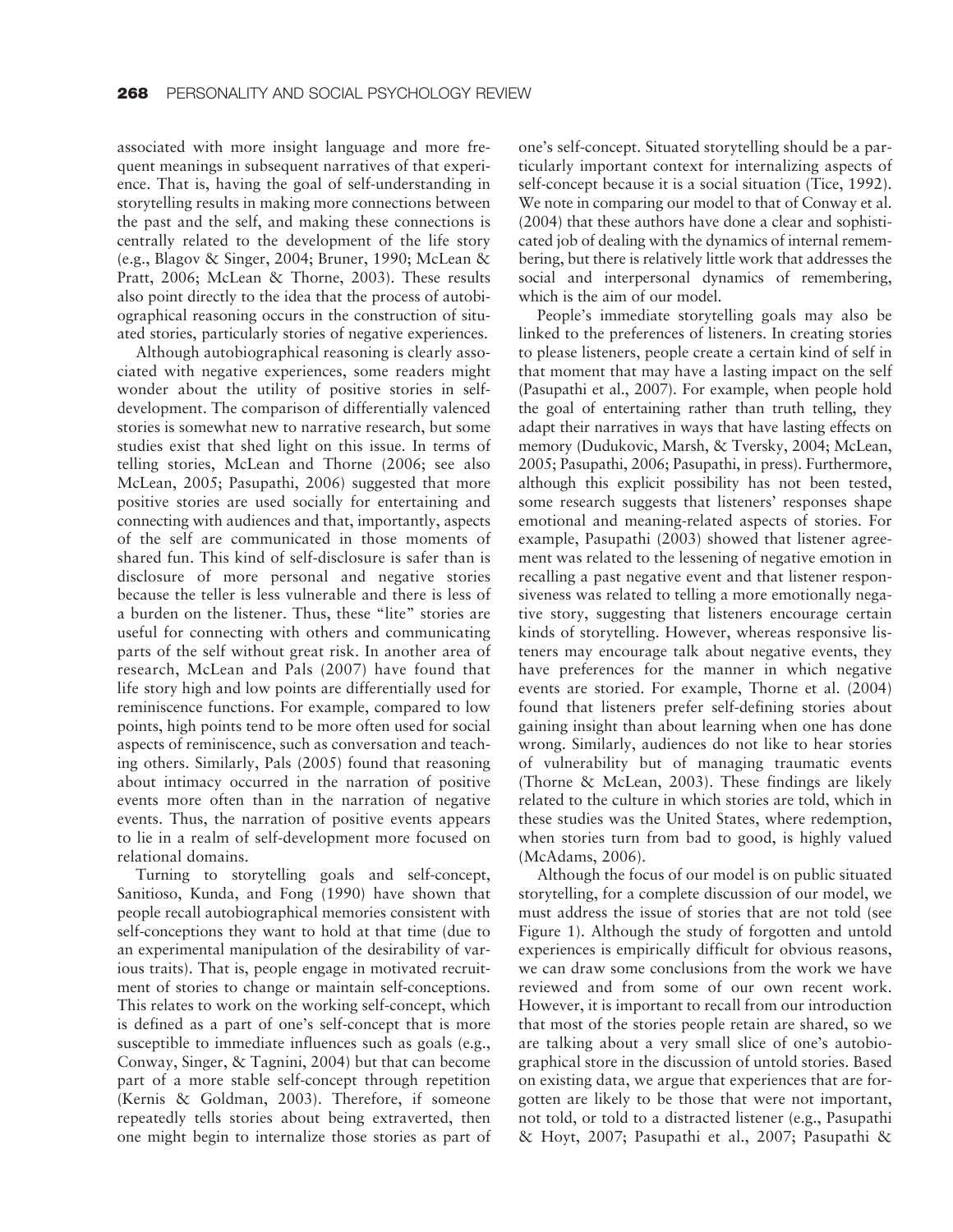Rich, 2005). Experiences that are not told but not forgotten are a bit more complex. Recently we have found that untold memories are deemed, on average, less important than are told memories, similar to our proposition about forgotten memories (Pasupathi et al., 2007). However, we have also found that untold stories are more emotionally negative than are told stories, particularly socially negative. We speculate that over the longer term people are likely to forget most of what they do not tell, particularly when the reason they are not telling has to do with low importance. What people retain are stories linked to negative social consequences, such as shameful stories about personal transgressions, or highly traumatic memories that create more vulnerable telling contexts, such as sexual abuse (e.g. Fivush, 2004a; Thorne & McLean, 2003). We return to this issue in addressing future directions for research with this model.

In sum, all of the work reviewed thus far suggests that creating a situated story affects both self-concept and the life story and that storytelling may mediate the relationship between the two. First, situated stories affect selfconcept when storytelling serves to express the event as being highly self-relevant, as having changed the self in some way, or as reinforcing existing self-views. Second, creating a situated story can affect a participant's subsequent stories; that is, when one constructs a particular situated story in a specific context, that story influences the degree of elaboration and the nature of the evaluations one has about that event subsequently, similar to the work on parent-child reminiscence. Furthermore, when one is often in a position to engage in deeper autobiographical reasoning processes by constructing elaborative stories, the life story will consequently be more elaborated, vivid, and full, although this remains to be tested empirically. The extant literature is clear on the causal links between contextual factors such as listener behavior and immediate goals and their impacts on situated stories. The evidence for long-term impacts is less strong. Primarily, the parent-child reminiscence work shows that the construction of situated stories has longterm relations to narrative style and self-esteem, but it has not examined the possibility for effects on the life story. The young adult work, in contrast, tends to document only short-term effects.

Our process model suggests other avenues for future research. For example, researchers should begin to examine the ways that situated stories change the self as a process that is incremental, involving accumulated constructions of the same or similarly themed stories across time. That is, as a person tells a story over and over to different audiences, the story is gradually shaped into a part of the self. With repeated tellings, the image of the self (either self-concept or the life story) that it embodies is strengthened or de-emphasized. Whether people engage in repeated tellings may depend quite a bit on one's listeners and whether the story is relevant to one's current goals. The final area that we review, which provides evidence that stories affect the self, concerns the effect of narrative construction on personality development.

## Can Stories Shape Personality on a Truly Developmental Time Scale?

The work just reviewed documents the short-term effects of storytelling on self-concept; however, there is no research that directly tests long-term effects beyond childhood. To provide evidence for this important implication of our process model, we turned to personality research, where long-term relations with storytelling have been well documented. Although the aspects of personality we address here (traits, ego development, goals) go beyond a strict definition of self-concept, self-concept and storytelling are intimately connected to these constructs, making personality centrally relevant to our model. Methodologically, personality research often involves testing one's beliefs about the self, particularly assessments that ask for conscious self-assessments, such as traits and current goals. It is more important, however, that the self-concept has long been implicated conceptually in theories of both stability and developmental change in personality. For example, Caspi and Roberts (1999) argued that, to the extent that traits may change in adulthood, changes in how people conceptualize themselves is one critical mechanism, with changes in self-concept preceding more enduring patterns of thinking, feeling, and behaving. Another prominent theory of development that has self-concept at its conceptual center is ego development, a stage model of personality maturity that assesses the complexity and psychological sophistication of how people conceptualize the self in relation to the world around them. To the extent that there are relations between storytelling processes and personality change, we see this as supportive and compelling (albeit indirect) evidence for our assertion that stories shape the self.

Ego development was originally conceptualized by Loevinger (e.g., 1976) and is particularly important to our model because it is not only a major part of the self but it is also conceptualized as a process. Ego development focuses on the level of complexity with which people view the relation between themselves and the world and how that complexity changes over time. As such, ego-development captures not the content of selfconceptions but the complexity and abstraction that characterizes self-conceptions. Ego development is fairly stable once adulthood is reached (see Cohn, 1998), and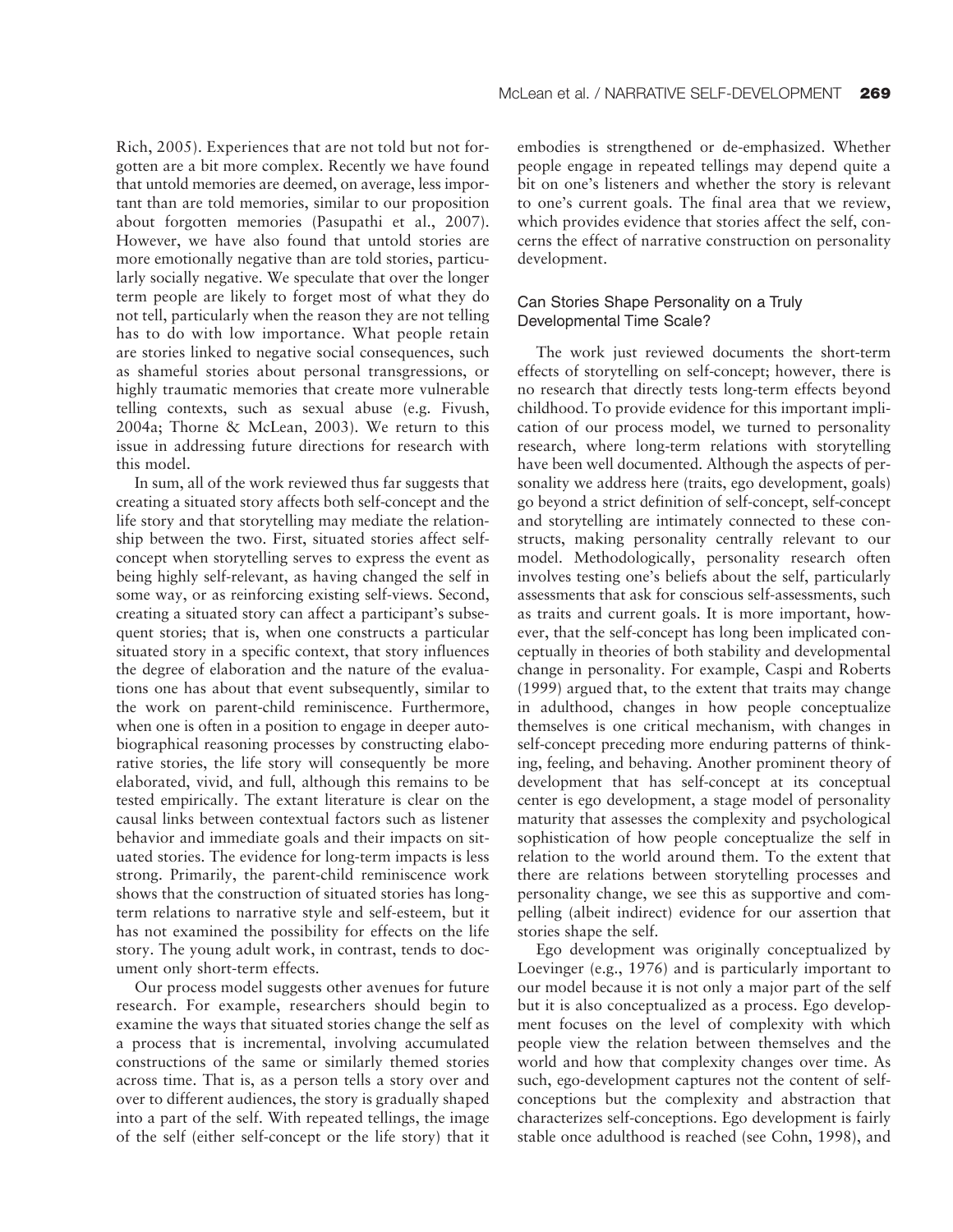when ego levels do change in adulthood it is presumed that experience, usually of a disruptive sort, prompts revision of one's self and world views (e.g., Helson, 1992; Helson & Roberts, 1994; Helson & Wink, 1987), which brings us to storytelling as a mechanism for change in ego development.

As parents may provide the contexts for children to learn to elaborate and evaluate their past experiences, ego development may provide the abilities for different levels of autobiographical reasoning in adulthood. King has found that one process by which ego levels may increase is through certain narrative devices used to story disruptive experiences (e.g., King, Scollon, Ramsey, & Williams, 2000). She has looked explicitly at accommodation, defined as altering existing cognitive schemas to fit new information (Block, 1982). Specifically, accommodation within parents' narratives about having a child with Down's syndrome predicted increases in ego development over a 2-year period after controlling for ego level at the time of the narrative telling, and this was particularly the case for those who began at lower levels (King et al., 2000). Thus, constructing stories about a family challenge in which one adapts to new demands is associated with becoming more cognitively complex over time.

Pals (2006) took a long-term longitudinal approach to the question of narrative processing and self-development. She defined exploratory processing in narratives as grappling with the complexity of an experience, exploring its meaning, and actively interpreting its transformative impact. In examining 52-year-old women's narratives of difficult life experiences, she found that exploratory processing of those difficult experiences mediated the relation between self-reported coping openness at age 21 and emotional maturity at age 61. In other words, those who described themselves as open and flexible in their approach to experiences in early adulthood told more exploratory stories about difficult events in midlife and subsequently showed more emotional maturity, which is also one sign of ego development (Loevinger, 1976).

With respect to changes in personality traits, there is only a small amount of suggestive evidence available at this point. For example, in Pals' (2006) study, women whose stories of difficult experiences showed coherent resolution at age 52 increased on ego resiliency from age 21 to age 52. Similarly, Sutin and Robins (2005) showed that affective and motivational qualities of 3rd-year college students' self-defining memories were predictive of change in traits from the 1st to the 4th year of college. For example, achievement motivation expressed within memory narratives was predictive of an increase in conscientiousness. In both of these studies, it is impossible to determine whether narrative

characteristics caused trait change, but the association is intriguing and warrants further investigation. As Sutin and Robins argued, such findings suggest how situated stories, which reflect the social-cognitive processes of memory encoding and recall, may constitute mechanisms of personality change.

Sutin and Robins (2005) also found continuity in motives in self-defining memories over time, and they suggested that the mechanism for that continuity might be a reciprocal interaction between motives and stories. For example, people may recall memories because of their motives but that recall may also reinforce these motives. The same process may also work for traits. In this way, aspects of personalities may serve as an overarching guide for narrative construction, but narrative construction may also serve to maintain or alter personality.

Although there are few longitudinal studies that explicitly examine the potential for stories to shape personality, the few studies that do exist suggest that narrative processes may have a role in shaping some aspects of personality. First, narratives may themselves act as forces for changing personality; second, narratives may mediate links between personality at one point in adulthood and subsequent change in personality. This latter idea is important for considering narratives as an engine for both stability and change. At a broader level of analysis, it is important to recognize that people have profoundly different ways of organizing and processing experience. These ways of organizing experience reflect personality traits as well as goals, schemas, and differences in cognitive orientations, such as ego development. These different patterns of organization should be directly related to how people construct and tell stories about themselves, how they engage in autobiographical reasoning, and how others react to their stories.

Having documented the potential for stories to shape selves, we turn to the other arrow in our process model because stories are also influenced by enduring characteristics that storytellers bring to their creation.

# **THE SELF AFFECTS THE CONSTRUCTION OF SITUATED STORIES**

There is a wealth of evidence that people bring enduring aspects of themselves to the creation of situated stories, which we briefly review. We start with connections between trait levels of personality as a result of the marked stability of traits in adulthood and the assumption that traits are partly heritable and, thus, precede experience (Costa & McCrae, 1994; Roberts & DelVecchio, 2000).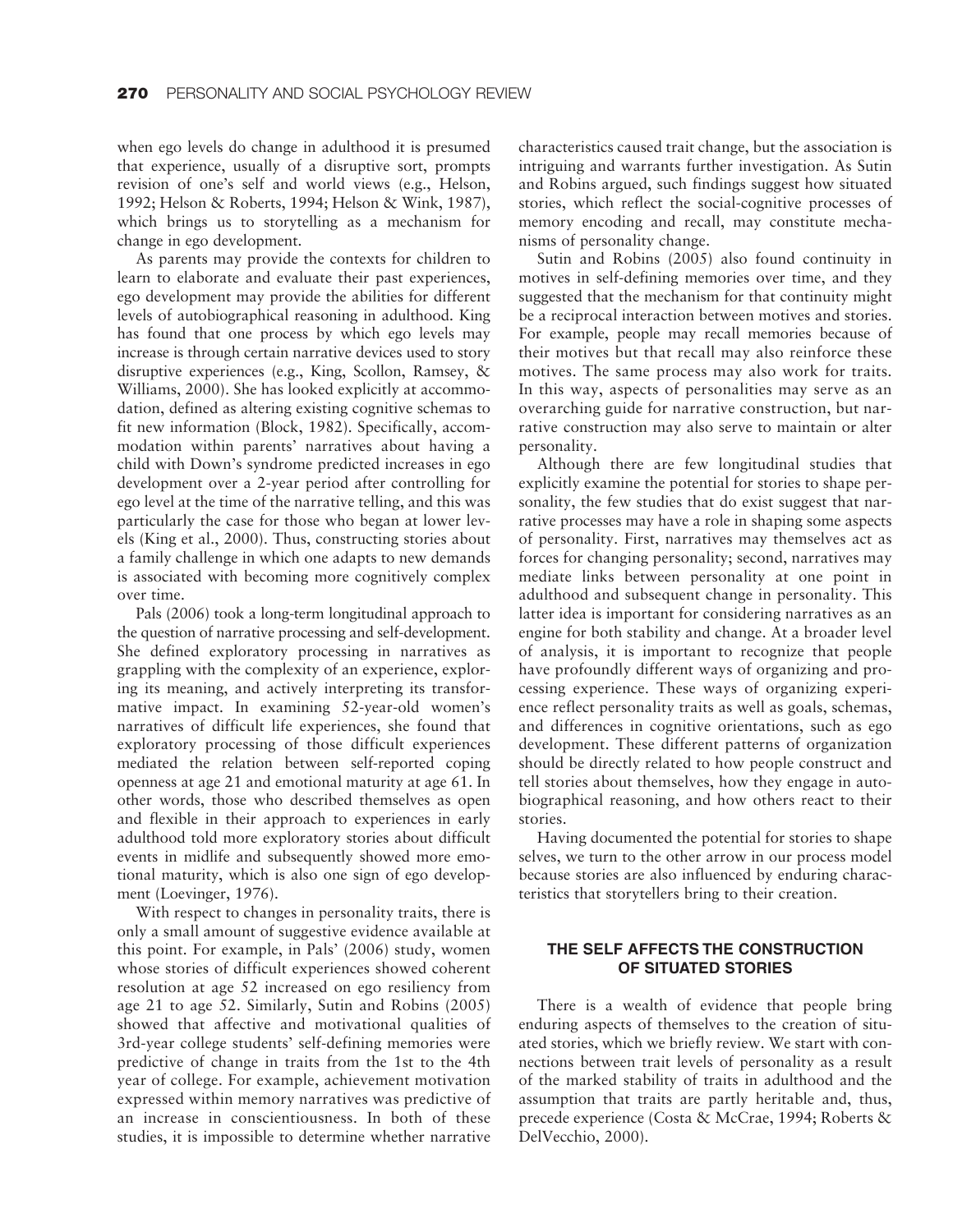Personality traits are linked to basic emotional and evaluative qualities of narratives. For example, neurotic individuals construct more negatively toned and linguistically negative narratives (McAdams et al., 2004; Pals, 2004; Pennebaker & King, 1999). In contrast, people who are agreeable, open to experience, and optimistic tell more positively toned and linguistically positive narratives (McAdams et al., 2004; McLean & Pratt, 2006; Pals, 2004; Pratt, Hunsberger, Pancer, Allard, & Alisat, 2006).

Traits are also related to the structural and interpretive qualities of narratives. For example, openness to experience is associated with creating more structurally complex narratives (McAdams et al., 2004). Similarly, Pals (2006) found that coping openness was associated with high levels of exploratory processing within narratives. Those who are open to experience, more extraverted, and less neurotic are more likely to interpret the past as bringing about growth than are those who score lower on these dimensions (Bauer, McAdams, & Sakeda, 2005; see also McLean & Fournier, 2007).

In terms of more contextually oriented approaches, McLean and Pasupathi (2006) recently showed that more extraverted individuals tell personal stories more often, especially in situations involving the mutual sharing of the past. Thus, traits are also related to whether and how often narratives are shared and created socially, affecting the frequency of constructing situated stories. Moreover, in this particular case, narratives might again mediate between a trait (extraversion) and outcomes, such as social network size, because the sharing of personally important stories in reciprocated exchanges is a means for creating intimate connections with others (Alea & Bluck, 2003).

Enduring motives and goals are also related to the construction, recall, and organization of stories. Agency and communion are the most well studied motives, and predictably, agentic and communal people tend to report motive-congruent narratives across multiple methods, age groups, and types of narrative elicitations (e.g., McAdams, 1982, 1985; Woike, 1995). As mentioned previously, such findings suggest that people's enduring goals or motives shape their situated stories, and those stories then in turn provide for continuity in such goals and motives over time (see also Moffitt & Singer, 1994; Sutin and Robins, 2005; Thorne, Cutting, & Skaw, 1998). Finally, a large body of work from experimental social and cognitive psychology supports the idea that goals play a causal role in shaping situated stories (e.g., Dudukovic et al., 2004; McGregor & Holmes, 1999; Tversky & Marsh, 2000).

The life story itself may also reveal how selves shape stories because already established themes of one's life story may influence situated stories (Singer & Blagov,

2004). For example, if one has a consistent pattern of redemption in one's life story, a new and negative experience may likely become a situated story of redemption, as in Laura's story with which we began. Indeed, Singer and Blagov (2004) suggested that the life story serves as an overarching guide in the process of story development.

Although these findings are not new—nor is it surprising to find continuity in people's voices for telling their own stories—they point to the ways that situated stories can reflect but also maintain and reinforce those enduring characteristics. For example, motives, such as agency and communion, and traits are fairly stable across adulthood but this does not mean that stories are irrelevant to understanding these aspects of personality. Rather, stories may help people understand why this stability exists, because they may be an important mechanism for reinforcing this stability. Moreover, when situated stories are constructed in conversation, that repetition is coupled with social reinforcement (see also Baumeister & Newman, 1994; Pasupathi, 2001; Tice, 1992).

## **THE PRODUCTION AND IMPACT OF SITUATED STORIES**

By now we hope to have convinced our readers that stories and selves are reciprocally related in important ways. We now discuss the kinds of stories that researchers should privilege in their studies, in terms of the stories that are most likely to be produced and the stories that are most likely to have a long-term impact on the self. We propose that both production and impact of situated stories are affected by the kind of experience one has. Long-term impact is also further related to speaker goals, listener behavior, and autobiographical reasoning processes.

Certain characteristics of experience appear to make that experience more likely to be storied, and the clearest marker of what makes a good story and what makes a memorable story is a disruptive or unresolved experience (Labov & Waletzky, 1967; Zeigarnik, 1935). Experiences that challenge one's sense of self (Pals, 2006), that are emotionally disruptive (Rimé et al., 1991), or that are self-defining (Singer & Salovey, 1993; Thorne, 2000) all create the starting ingredients for a situated story to be produced. One reason that such disruptive events are important is that disruption actually makes a good story (Labov & Waletzky, 1967). As many masters of the literary tradition make clear in the topics of their books, it is difficult to tell stories about good things, such as happy marriages (e.g., Updike, 1960). In other words, a story with no problem or predicament is boring; problems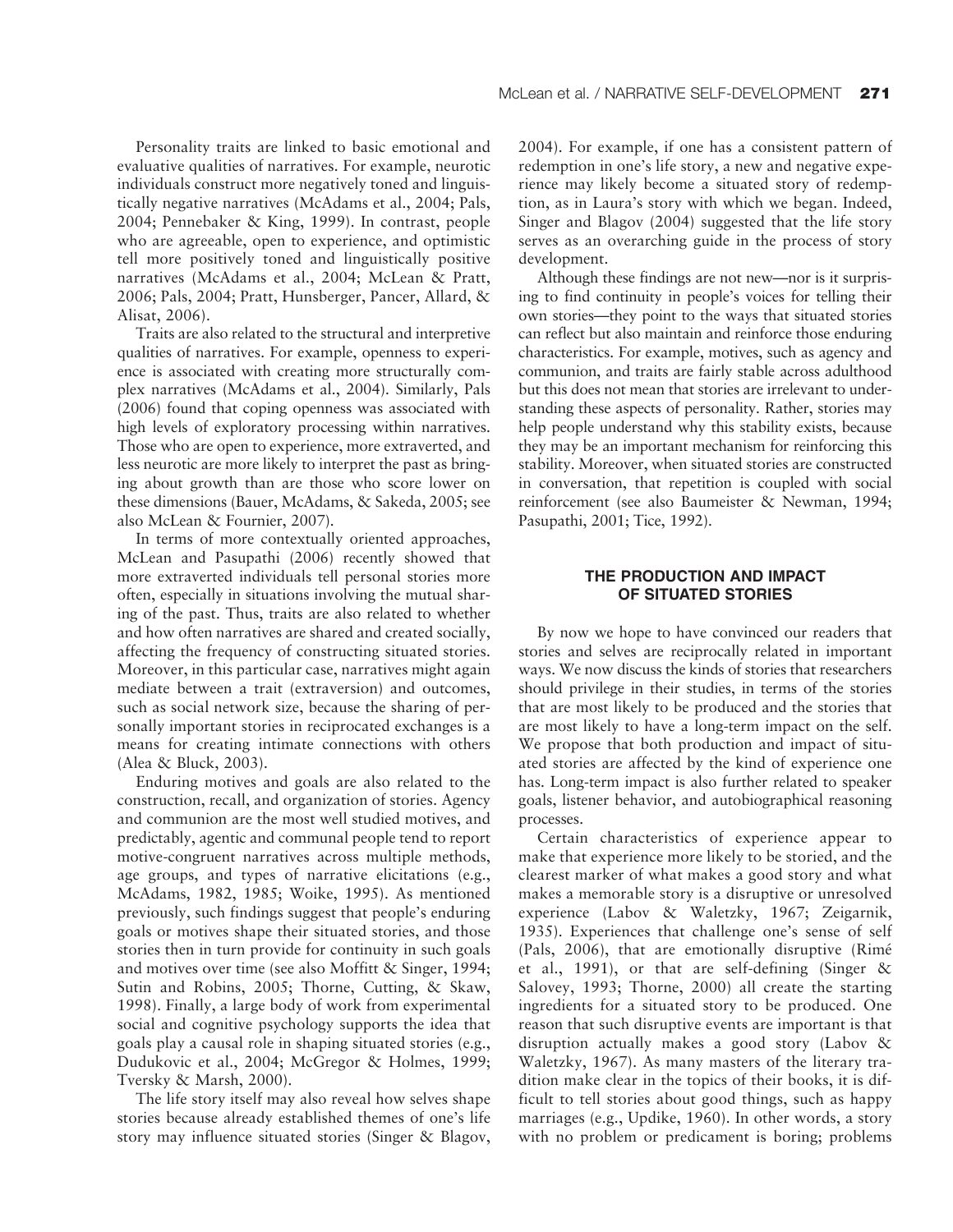make stories tellable. Furthermore, once a problem emerges, narrative is the process used to make sense of the problem; narrative is the process by which humans are able to render the uncanonical (i.e., experience) canonical (i.e., story) (Bruner, 1990).

People do not only tell stories about negative experiences because they make good stories, however, but also because these stories are at the heart of autobiographical reasoning processes. In discussing parent-child reminiscence, we emphasized research showing that talk about negative experience is related to self-esteem and selfconcept. In discussing emerging and young adulthood, we emphasized that the events from which people draw meaning and engage in autobiographical reasoning processes are those that are negative. Finally, in discussing personality change, we focused on the importance of reasoning about negative events. Thus, these negative events are privileged for their story qualities as well as for their relevance to the development of self-concept and selfunderstanding.

Turning to the impact of these stories for later integration into the self, or story maintenance, we propose that situated stories can provide incremental support for one's self-concept, and some of those stories will also be selected into the life story. Again, we see the dynamic relation between these two aspects of self and how at some points they work in tandem instead of operating as distinct outcomes. Specifically, events that are more likely to be storied and told, that are told repeatedly, and that contain personal meaning should all be more likely to have an impact on self-concept and the life story than do stories that do not contain such characteristics.

The characteristics of what makes an experience likely to be storied are also related to telling that story repeatedly; if it made a good story once, it is likely to do so again. Repeated story tellings play a crucial role in the development of both self-concept and the life story because stories that are told more frequently should reflect enduring motives or themes of one's life (Moffitt & Singer, 1994) and should also be acceptable to one's audiences. If not, they would either not be told or would be constructed into a more acceptable story (e.g., Pasupathi et al., 2007; Thorne & McLean, 2003). Consequently, stories that represent enduring aspects of one's self and that hold currency one's self and one's audiences are those that are most likely to be told and retold.

Characteristics of events that make an experience more likely to be storied and told repeatedly also make it more likely to become part of the life story, perhaps because of the opportunity such experiences afford for meaning-making. For example, stories about disruptive experiences are more likely to contain special characteristics of well-developed life stories, such as the presence of self-event connections (Pasupathi & Mansour, 2006), exploratory processing (Pals, 2006), or life lessons or insights (McLean, 2005; McLean & Pratt, 2006; McLean & Thorne, 2003; Thorne et al., 2004). These narrative characteristics should be especially important for selection into the life story.

## **THE CULTURAL CONTEXT OF SITUATED STORIES**

Our process model is situated within a cultural framework, given that the development of the life story presupposes acceptance from both proximal audiences and the culture at large. Despite some recent strong empirical work, there is a deficit in our knowledge of the relation between narrative and culture, relative to research on other aspects of narrative, and there is far less research on cultures other than Western-American culture. Our goal is for this process model to be applied to studies of different groups because culture is the overarching framework in which self-construction occurs (see Figure 1) and any situated story should reflect cultural influences on the teller and on the storytelling context. However, future research remains to be done to determine if the configuration of experience and the function of stories is the same across cultures (see Wang & Brockmeier, 2002, for a discussion).

To emphasize how culture may be important to storytelling, we return to Laura's story of the loss of her mother. This story is an example of what McAdams (2006) has called "a cultural narrative of redemption," which is highly valued in American storytelling practices. In thinking about how Laura formed this story, it is possible that her original audiences may have turned her toward redemption as a possible motif for her story. Because redemption reflects the specific values of one culture, Laura's story will contrast in important respects with someone who grew up in a different culture. For example, Wang (e.g., 2001, 2004) has argued that East Asian and Western cultures differ on several characteristics that would make Laura's story less likely to emerge in China, such as the propensity for Chinese participants to report more script-like narratives with fewer details, less emphasis on the self, and more emphasis on morality than their American counterparts (e.g., Wang & Conway, 2004). Indeed, Wang and colleagues (Wang & Brockmeier, 2002) suggested that the function of narrative practices for Westerners is to create a selfhistory for the purpose of self-continuity, whereas the function of such practices for Chinese individuals is to develop connectedness with others and adherence to moral guidelines. Speculatively, an Asian Laura might tell a different story about her mother's death, with less emphasis on her own responses to the event or on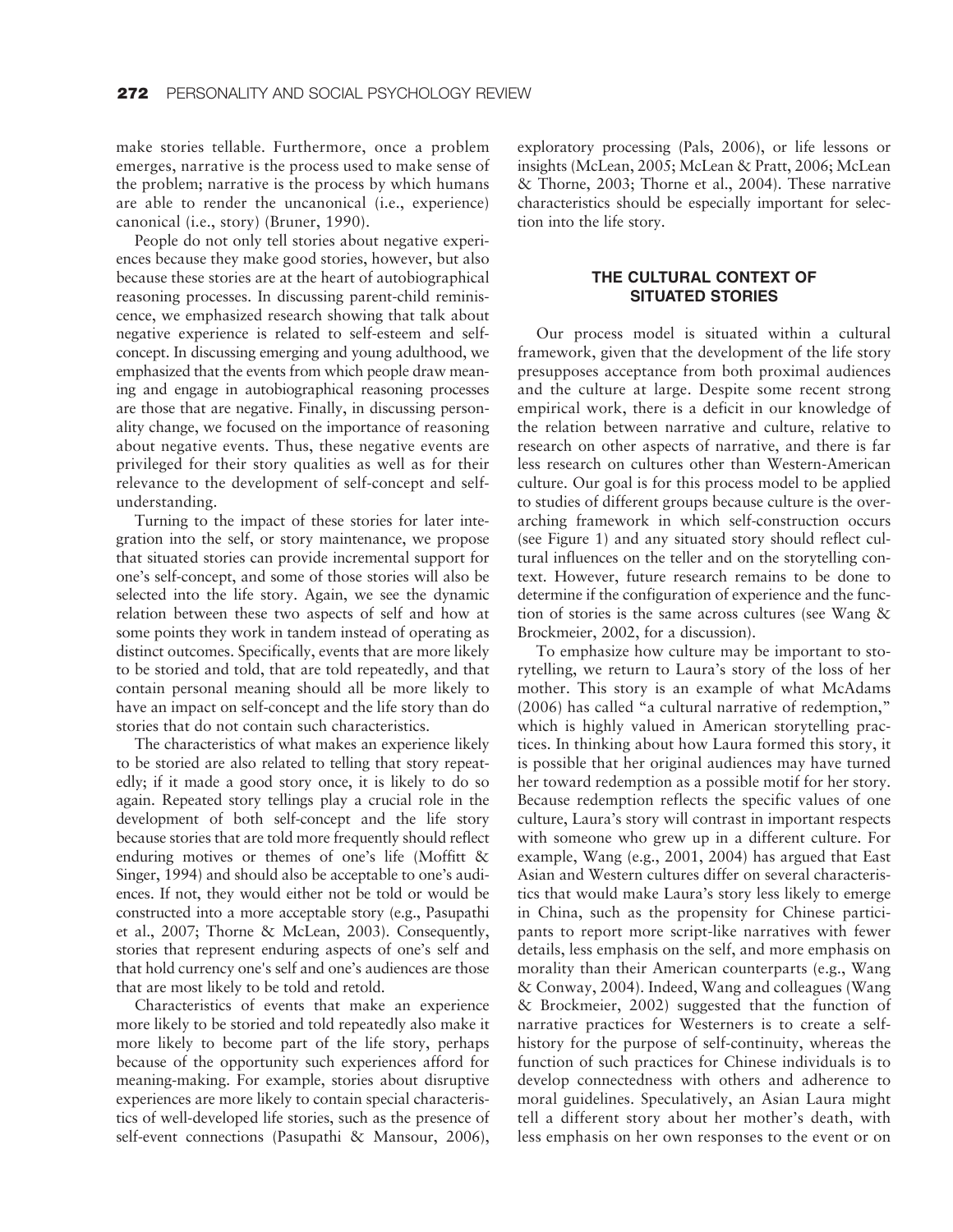personal growth and more emphasis on her new responsibilities in the family.

Cultural differences have also been seen in studies focused on socioeconomic class rather than ethnicity or country of origin per se. Miller and her colleagues (e.g., Wiley, Rose, Burger, & Miller, 1998) have examined how working- and middle-class mothers use narrative for socialization practices. First, working-class families engage in more storytelling than do their middle-class counterparts, suggesting that the opportunities afforded by storytelling to shape selves may differ by culture. Findings also suggest that mothers from both socioeconomic classes were socializing a valued trait in the American culture from which the sample was drawn, autonomy, but through different mechanisms. For example, working-class mothers appeared to view autonomy as something that is earned and thus they engaged in more challenging narrative practices with their children (see also Heath, 1983), whereas middle-class mothers saw autonomy as a gift to be bestowed on their children, allowing more leeway in their children's narrative accounts. The authors interpreted these different ways of socializing autonomy as reflecting beliefs about the place of each group in society. For example, teaching children of working-class families that they must earn their rights may be an adaptive strategy. Overall, both country of origin and social class appear to affect the kinds of stories one tells, and it appears that these stories are socialized in culturespecific ways in childhood. How these cultural differences map on to the construction of life stories in adulthood is an exciting avenue for researchers to explore.

We suggest that one way researchers might continue to explore cultural differences in narrative construction is to examine master narratives and how people use them and respond to them. Researchers have coined the term *master narrative* to address how people engage in discourse under the umbrella of the norms and expectations of a given culture (Bamberg, 2004b; Boje, 1991; Schiffrin, 1996; Thorne & McLean, 2003). Redemptive sequences can be viewed as one such narrative, but there are others. Boje (1991) argued the master narratives are tools for sense making; they help people understand how they are to behave and interpret their experience. It is important that cultures embody different expectations for different members, such as men and women. For example, Thorne and McLean (2003) discussed a master narrative of care and concern—of relations—employed by women (see also Gilligan, 1982) and of stoicism and bravery employed by men in response to life-threatening situations. Laura's choice of a relational event as a landmark in her life story is thus consistent with feminine master narratives.

How master narratives are negotiated between those with power differentials in society is particularly important in considering the role of culture and narration.

For example, Michaels (1991) provided an account of the dismantling of a young African American girl's narrative style by her Caucasian and well-meaning teacher. The dismantling occurred for the style and content of narrative that the girl used and the yearlong ethnography shows how part of her narrative style, part of her self, was silenced in the classroom. The consequence of socialization into the dominant master narrative is only beginning to be explored by researchers interested in self. Clearly, however, engaging in storytelling to any extent involves voicing and silencing some aspects of self in response to greater cultural norms, listener demands, or personal motivations (Fivush, 2004a; see also Bamberg, 2004a, for a discussion of counternarratives). Master narratives are an interesting venue for future research on situated storytelling because researchers cannot only examine the norms and expectations about certain cultures that are revealed by such narratives but can also better understand the dynamics between personal stories and the broader cultural narratives under which people learn to construct these stories.

# **FROM STORY TO SELF: NEW DIRECTIONS FOR RESEARCH**

Thus far, we hope to have convinced the reader that storytelling is related to both the development and maintenance of the self. However, at this point we believe there are several important questions to be raised. First, extant evidence consists overwhelmingly of correlational data, so we suggest that there are important longitudinal and experimental studies to be done to test the causal pathways that we have articulated to comprehensively test our model. Second, we return to the issue of untold stories.

In terms of the first issue, we suggest that long-term process relations between self-concept and narratives need to be unequivocally established. For example, our model would predict that self-esteem would change over time because of the way one narrates experience and the kind of listener one has. Both of these aspects of a conversation can be manipulated to test for causal pathways by building on prior work that has successfully manipulated listener behavior and by manipulating the goal of telling, for example, to elicit different kinds of narration from the speaker. Furthermore, extending some of the childhood work to adults and testing some adult correlational work, comparing people who are encouraged to engage in more elaborative reminiscing to a control group in terms of outcomes in self-development, are also important studies to be done. Finally, the cumulative practice of telling stories in a certain way to certain audiences should affect the life story over time, which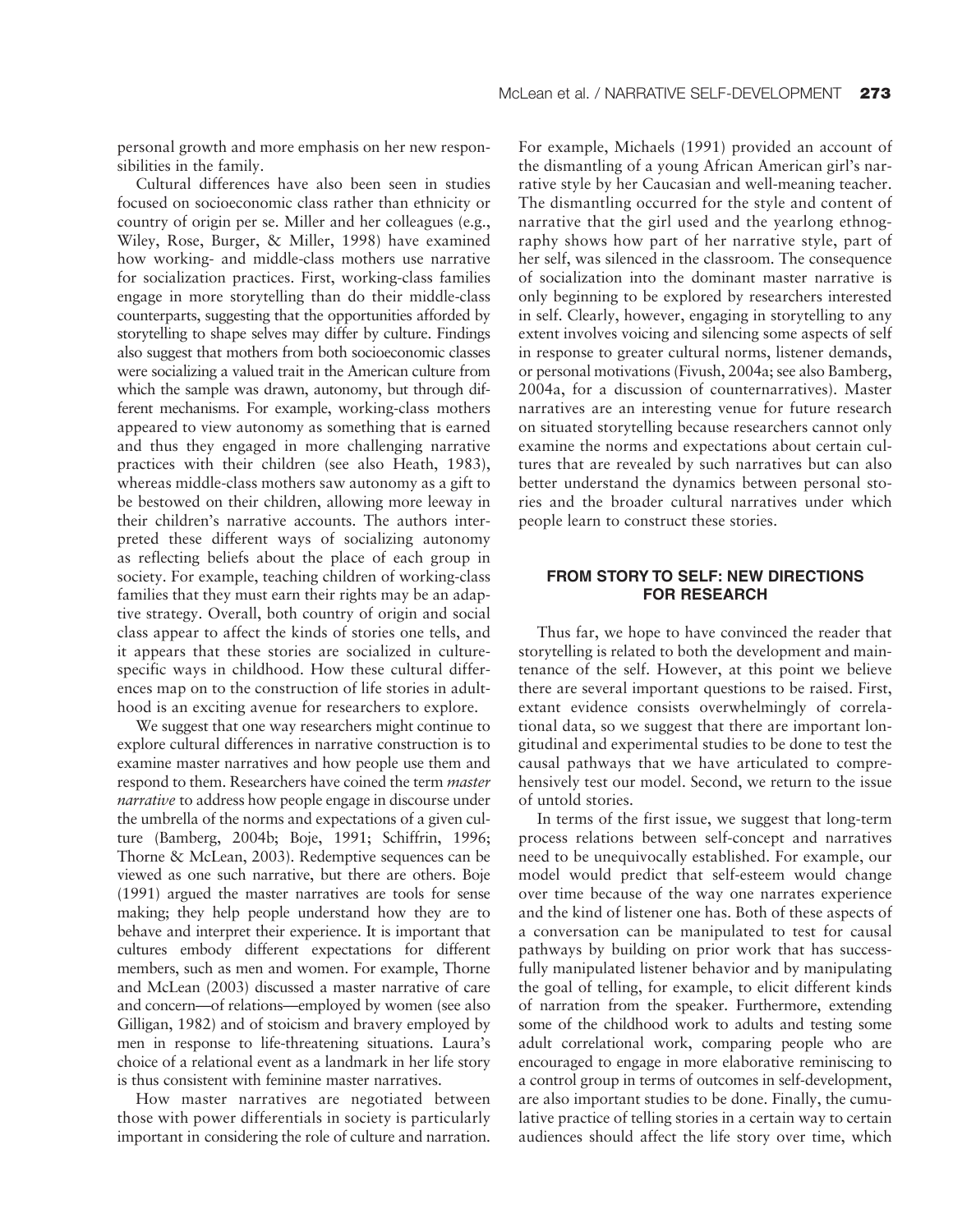involves using a multiwave longitudinal design. In short, explicitly establishing how change in aspects of self-concept and the life story are mediated by different kinds of storytelling is crucial in long-term designs.

The second issue of untold and fragmented stories is important for future research to address, but as we mentioned earlier, this is an empirically challenging area of study given that any story told in the lab is being told. Instead of specific empirical plans, we raise theoretical issues here to drive the conceptual planning of future studies. The first question is whether untold and told stories are similarly situated. We argue that the primary difference between constructing stories privately and publicly is that public storytelling opens the self up to social shaping because of the real reactions of and interactions with live people. More specifically, the social telling of situated stories may make the impact of the story on the self stronger than untold story construction as a result of social reinforcements that occur only when publicly telling one's story (e.g., Tice, 1992). That is, stories may be situated in one's mind (such as when one plans to tell a story), but the actual storying involves social processes that are absent or less strong in the imagined scenario. Nevertheless, private storying should also shape the self in social ways because of cultural expectations of stories or imagined audiences, for example, but these differences are contingent on how people imagine their social worlds, not how they actually are.

We note here that the scope of untold experiences is broad and may include experiences that are forgotten because they are unimportant, and experiences that people story for themselves but don't want to disclose, such as suppressed stories or experiences people are unwilling to face. Although these issues are beyond the scope of this article, they are clearly important for researchers to investigate. We reiterate that most of what people story is told (Pasupathi et al., 2007), at least in relatively healthy populations, so we are not addressing a large piece of the puzzle of storied selfdevelopment in talking about untold stories.

In raising issues for future research on untold stories, there are three kinds of storying processes that need to be investigated: how stories that are important and not told fit into the self, particularly those that are socially negative; how partially told or fragmented stories fit into the self; and on a related note, how stories that are told differently in different contexts fit into the self. We find some guidance on these questions from social psychological literature, to which we now turn.

As mentioned earlier, our recent research suggests that people are less likely to disclose socially negative events (Pasupathi et al., 2007). In terms of the consequences that this lack of disclosure has for the self, we suggest that whereas socially negative stories are likely to have an effect on the self through emotional experience or behavior (see Fivush, 2004a), not being able to tell these kinds of stories means that they do not have the opportunity to be fully integrated into the self. Indeed, finding a greater usage of past tense, or distance, in disclosed events suggests that disclosed events "are more integrated into a person's sense of history" (Pasupathi, in press, p. 17). Along with Fivush (2004b), we view the opportunity to voice stories as a central process for the highest level of self-integration. This is because people not only need social validation for themselves and their stories, but people also need personal validation, and giving voice to their stories is a way of providing personal validation of the self, a way of owning experience (Fivush, 2001). Of course, this claim about self-integration is one to be addressed in future studies not only in terms of its validity but also in terms of how much voicing is necessary for integration and in what manner. For example, more clinically oriented research suggests that in some populations (e.g., those with posttraumatic stress disorder and manifestations of hyper arousal symptoms) the storying of traumatic events is not adaptive (e.g., Pennebaker, & Seagal, 1999; Sijbrandij, Olff, Reitsma, Carlier, & Gersons, 2006). Similarly, research on repressors shows that in their recall of negative emotional experiences they remember a disproportionate number of over-general self-defining memories (e.g., Blagov & Singer, 2004; Davis, 1987; Davis & Schwartz, 1987). Thus, if self-development occurs through telling stories about negative emotional events, our model would predict that these populations might be limited in terms of narrative self-development. As such, theories of narrative should take into account the consequences of processing such emotionally laden material for different groups.

Extending the issue of voicing and silencing, we see this as somewhat analogous to chameleon effects, which manifest as moderated self-presentations, often in ways that self-enhance (e.g., Chartrand & Bargh, 1999; Leary et al., 1994; Paulhus, 1998; Schlenker, 2003). Interestingly, some have suggested that in comfortable settings people have scripts for how to act that they can more automatically call on (e.g., Leary et al., 1994), and we argue that the same might be true for stories in that people have some script-like stories to fulfill certain contextual demands (e.g., the story of how you met your spouse for the cocktail party circuit). This might also include the fragmenting of stories, that is, the voicing of some details and the silencing of others to fit the context.

This discussion of untold stories also needs to be linked to theorizing and research on public and private selves. The public self manifests as cognition or knowledge of the self as a social object and is more influenced by social demands, and the private self is reflected in more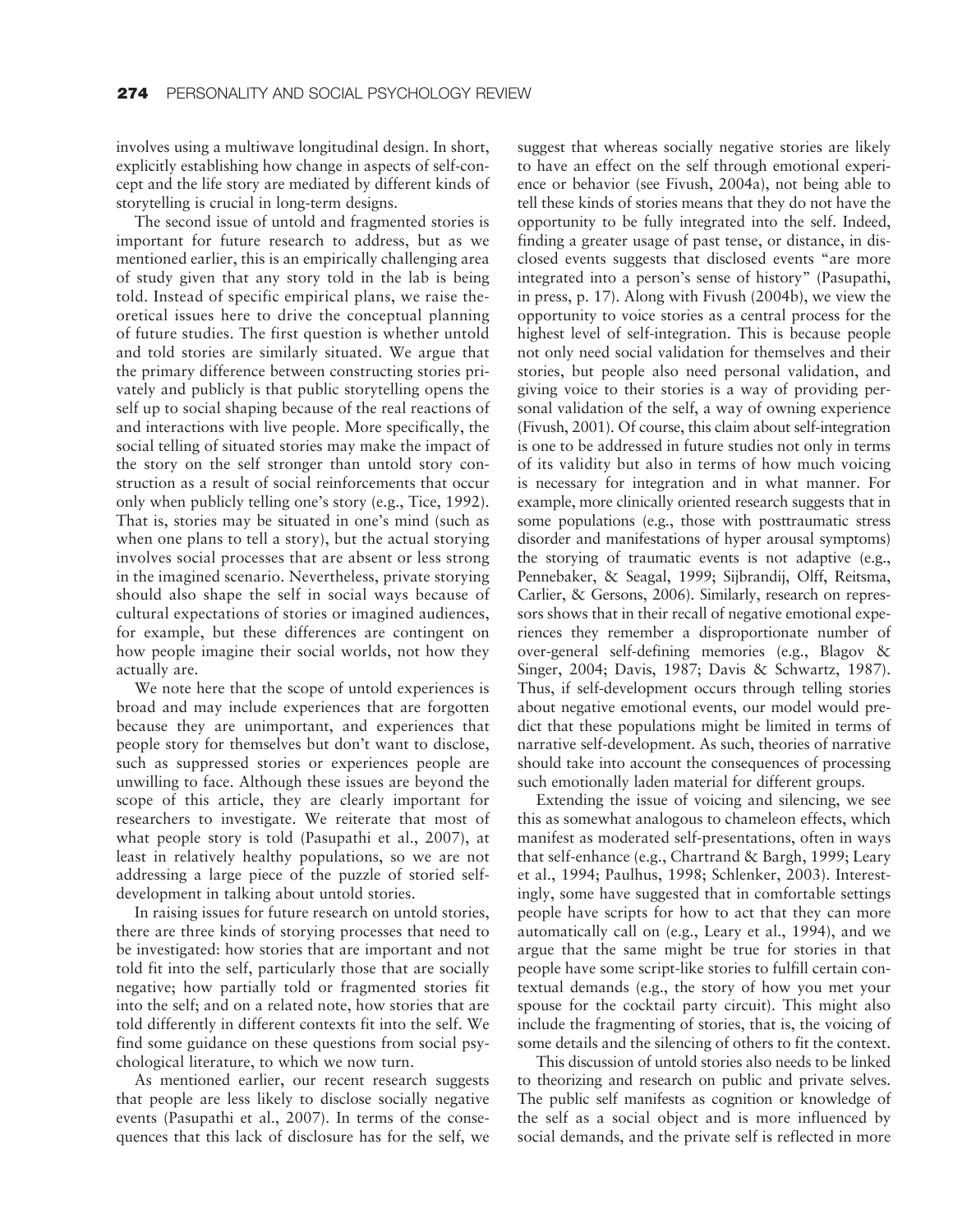internalized, ruminative, or reflective behavior about more personal aspects of the self and is more influenced by personal demands (e.g., Carver, 2003). Along with others (e.g., Carver & Scheier, 1987; Leary, 2006), we view these two aspects of self not as separate or distinct parts of the self but as engaged in a dynamic interaction; one cannot exist without the other. Telling stories involves the management of both the public and private self because both can be revised or maintained through storytelling. Clearly, responses to one's stories can change how one later tells other stories, affecting the public self (e.g., Pasupathi & Rich, 2005; Thorne & McLean, 2003). We also suggest that the private self is given the opportunity to develop through storytelling in two ways. First, reactions to stories can cause internal revision or confirmation of one's stories (e.g., Leary, Terdal, & Downs, 1995; see also Pasupathi & Rich, 2005). Second, reactions can allow one to create (or not create) self-concept socially (e.g., Gollwitzer & Wicklund, 1985; Pasupathi & Rich, 2005). However, to fully understand the self, as researchers we need to be mindful of the complexity of story fragmentation and work hard to understand all of the stories that our participants have in all of the ways that they have them (Pasupathi, in press). It is only when we understand how the many stories and their derivatives fit together that we can more equivocally say what researchers should focus on in studying story and self. Overall, there is a great amount of work to be done to further understand how untold and partially told stories fit into self-concept and the life story. Lacking more data, we can only offer these ideas and hope that others will be inspired to take on this important and interesting, but also quite challenging, path of empirical investigation.

Returning to Rukeyser's (1968) words with which we started, stories are the substance of the self. Along with many other researchers and theorists who see the value of stories, we hope that this model will encourage others to pay attention to stories and their role in selfdevelopment. Specifically, we suggest that research will advance not only by examining the processes of selfchange from the construction of situated stories that we have detailed but also other elements of our process model, such as the impact of situated stories for self-stability, the specific characteristics and processes that turn experiences into stories, and the aspects of persons that color experience and, consequently, stories. To witness the construction of situated stories is to understand the dynamic development of the self. Indeed, sharing stories is the mechanism through which people become selves.

#### **NOTES**

1. We also note Alea and Bluck's (2003) model of the social function of autobiographical memory has relevance here. However, we are

proposing a process model of self-development, and we do not distinguish between self and social functions as separate entities (see also McLean, 2005; Nelson, 2003). Their model, however, is a useful starting point for thinking about models of the social sharing of autobiographical memory from which we draw.

2. We note that the definition of *stories* has wide variation between studies. We focus, most broadly, on stories that are about the personal past and are told with some sort of point in mind (e.g., Labov & Waletzky, 1967).

3. An analysis of the same data presented in Pasupathi (2003) compares the degree to which people retold the event to seek insight from it as a function of the valence of the experience. The results show that negative events were significantly more likely than were positive events to be told for insight-seeking purposes*.*

#### **REFERENCES**

- Alea, N., & Bluck, S. (2003). Why are you telling me that? A conceptual model of the social function of autobiographical memory. *Memory*, *11*, 165-178.
- Baerger, D. R., & McAdams, D. P. (1999). Life story coherence and its relation to psychological well-being. *Narrative Inquiry*, *9*, 69-96.
- Bamberg, M. (2004a). Considering counter narratives. In M. Bamberg & M. Andrews (Eds.), *Considering counter narratives: Narrating, resisting, making sense* (pp. 351-371). Amsterdam: John Benjamins.
- Bamberg, M. (2004b). Form and functions of "slut bashing" in male identity constructions in 15-year-olds. *Human Development*, *47*, 331-353.
- Bauer, J. J., McAdams, D. P., & Sakeda, A. R. (2005). Interpreting the good life: Growth memories in the lives of mature, happy people. *Journal of Personality and Social Psychology*, *88*, 203-217.
- Baumeister, R. F., & Newman, L. S. (1994). How stories make sense of personal experiences: Motives that shape autobiographical narratives. *Personality and Social Psychology Bulletin*, *20*, 676-690.
- Bird, A., & Reese, E. (2006). Emotional reminiscing and the development of an autobiographical self. *Developmental Psychology*, *42*, 613-626.
- Blagov, P. S., & Singer, J. A. (2004). Four dimensions of self-defining memories (specificity, meaning, content, and affect) and their relationships to self-restraint, distress, and repressive defensiveness. *Journal of Personality*, *72*, 481-512.
- Block, J. (1982). Assimilation, accommodation, and the dynamics of personality development. *Child Development*, *53*, 281-295.
- Bohanek, J., Marin, K., Fivush, R., & Duke, M. (2006, March). *Family narratives and adolescent identity.* Paper presented at the Society for Research on Adolescence conference, San Francisco.
- Boje, D. (1991). The storytelling organization: A study of story performance in an office supply firm. *Administrative Science Quarterly*, *36*, 106-126.
- Bruner, J. S. (1990). *Acts of meaning*. Cambridge, MA: Harvard University Press.
- Buckner, J. P., & Fivush, R. (2000). Gendered themes in family reminiscing. *Memory*, *8*, 401-412.
- Buckner, J. P., & Fivush, R. (2003). Creating gender and identity through autobiographical narratives. In R. Fivush & C. A. Haden (Eds.), A*utobiographical memory and the construction of a narrative self: Developmental and cultural perspectives* (pp. 149-167). Mahwah, NJ: Lawrence Erlbaum.
- Carver, C. S. (2003). Self-awareness. In M. R. Leary & J. P. Tangney (Eds.), *Handbook of self and identity* (pp. 179-196). New York: Guilford.
- Carver, C. S., & Scheier, M. F. (1987). The blind men and the elephant: Selective examination of the public-private literature gives rise to faulty perception. *Journal of Personality*, *55*, 525-541.
- Caspi, A., & Roberts, B. W. (1999). Personality continuity and change across the life course. In L. A. Pervin & O. P. John (Eds.), *Handbook of personality: Theory and research* (2nd ed., pp. 300-326). New York: Guilford.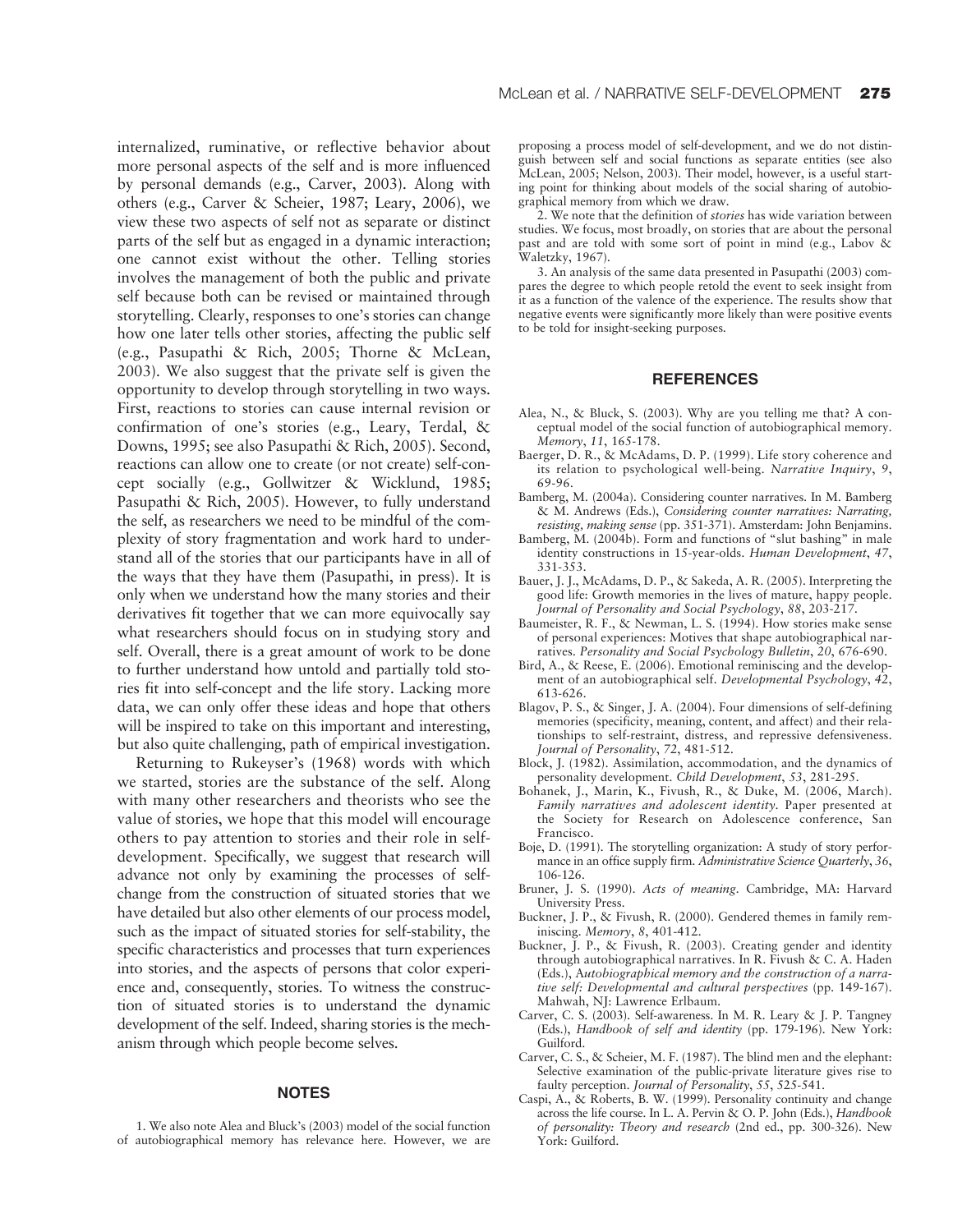- Chance, C., & Fiese, B. H. (1999). Gender-stereotyped lessons about emotion in family narratives. *Narrative Inquiry*, *9*, 215-241.
- Chartrand, T. L., & Bargh, J. A. (1999). The chameleon effect: The perception-behavior link and social interaction. *Journal of Personality and Social Psychology*, *76*, 893-910.
- Cohn, L. D. (1998). Age trends in personality development: A quantitative review. In P. M. Westenberg, A. Blasi, & L. D. Cohn (Eds.), *Personality development: Theoretical, empirical, and clinical investigations of Loevinger's conception of ego development* (pp. 133-143). Mahwah, NJ: Lawrence Erlbaum.
- Conway, M. A., Singer, J. A., & Tagnini, A. (2004). The self and autobiographical memory: Correspondence and coherence. *Social Cognition*, *22*, 491-529.
- Costa, P. T., Jr., & McCrae, R. R. (1994). Set like plaster? Evidence for the stability of adult personality. In T. F. Heatherton & J. L. Weinberger (Eds.), *Can personality change?* (pp. 21-40). Washington, DC: American Psychological Association.
- Davis, P. J. (1987). Repression and the inaccessibility of affective memories. *Journal of Personality and Social Psychology*, *53*, 585-593.
- Davis, P. J., & Schwartz, G. E. (1987). Repression and the inaccessibility of affective memories. *Journal of Personality and Social Psychology*, *52*, 155-162.
- Dudukovic, N. M., Marsh, E. J., & Tversky, B. (2004). Telling a story or telling it straight: The effects of entertaining versus accurate retellings on memory. *Journal of Applied Cognitive Psychology*, *18*, 125-143.
- Farrant, K., & Reese, E. (2000). Maternal style and children's participation in reminiscing: Stepping stones in children's autobiographical memory development. *Journal of Cognition and Development*, *1*, 193-225.
- Fivush, R. (1991). Gender and emotion in mother-child conversations about the past. *Journal of Narrative and Life History*, *1*, 325-341.
- Fivush, R. (1998). The stories we tell: How language shapes autobiography. *Applied Cognitive Psychology*, *12*, 483-487.
- Fivush, R. (2001). Owning experience: Developing subjective perspective in autobiographical narratives. In C. Moore & K. Lemmon (Eds.), *The self in time: Developmental perspectives* (pp. 35-52). Mahwah, NJ: Lawrence Erlbaum.
- Fivush, R. (2004a). The silenced self: Constructing self from memories spoken and unspoken. In D. R. Beike, J. M. Lampinen, & D. A. Behrend (Eds.), *The self and memory: Studies in self and identity* (pp. 75-93). New York: Psychology.
- Fivush, R. (2004b). Voice and silence: A feminist model of autobiographical memory. In J. Lacariello, J. A. Hudson, R. Fivush, & P. J. Bauer (Eds.), *The development of the mediated mind: Sociolcultural context and cognitive development* (pp. 79-100). Mahwah, NJ: Lawrence Erlbaum.
- Fivush, R., Haden, C. A., & Reese, E. (2006). Elaborating on elaborations: Role of maternal reminiscing style in cognitive and socioemotional development. *Child Development*, *77*, 1568-1588.
- Fivush, R., Hazzard, A., Sales, J. M., Sarfatti, D., & Brown, T. (2003). Creating coherence out of chaos? Children's narratives of emotionally positive and negative events. *Applied Cognitive Psychology*, *17*, 1-9.
- Gilligan, C. (1982). *In a different voice: Psychological theory and women's development.* Cambridge, MA: Harvard University Press.
- Gollwitzer, P. M., & Wicklund, R. A. (1985). Self-symbolizing and the neglect of others' perspectives. *Journal of Personality and Social Psychology*, *48*, 702-715.
- Habermas, T., & Bluck, S. (2000). Getting a life: The development of the life story in adolescence. *Psychological Bulletin*, *126*, 748-769.
- Haden, C. A., & Fivush, R. (1996). Contextual variation in maternal conversational styles. *Merrill-Palmer Quarterly*, *42*, 200-227.
- Haden, C. A., Haine, R. A., & Fivush, R. (1997). Developing narrative structure in parent-child reminiscing across the preschool years. *Developmental Psychology*, *33*, 295-307.
- Harley, K., & Reese, E. (1999). Origins of autobiographical memory. *Developmental Psychology*, *35*, 1338-1348.
- Heath, S. B. (1983). *Ways with words: Language, life and work in communities and classrooms.* Cambridge, UK: Cambridge University Press.
- Helson, R. (1992). Women's difficult times and the rewriting of the life story. *Psychology of Women Quarterly*, *16*, 331-347.
- Helson, R., & Roberts, B. W. (1994). Ego development and personality change in adulthood. *Journal of Personality and Social Psychology*, *66*, 911-920.
- Helson, R., & Wink, P. (1987). Two conceptions of maturity examined in the findings of a longitudinal study. *Journal of Personality and Social Psychology*, *53*, 531-541.
- Hudson, J. A. (1990). The emergence of autobiographic memory in mother-child conversation. In R. Fivush & J. A. Hudson (Eds.), *Knowing and remembering in young children* (pp. 166-196). New York: Cambridge University Press.
- Kernis, M. H., & Goldman, B. M. (2003). Stability and variability in self-concept and self-esteem. In M. R. Leary & J. P. Tangney (Eds.), *Handbook of self and identity* (pp. 106-127). New York: Guilford.
- King, L. A. (2001). The hard road to the good life: The happy, mature person. *Journal of Humanistic Psychology*, *41*, 51-72.
- King, L. A., Scollon, C. K., Ramsey, C., & Williams, T. (2000). Stories of life transition: Subjective well-being and ego development in parents of children with Down's syndrome. *Journal of Research in Personality*, *34*, 509-536.
- Labov, W., & Waletzky, J. (1967). Narrative analysis. In J. Helm (Ed.), *Essays on the verbal and visual arts* (pp. 12-44). Seattle: University of Washington Press.
- Leary, M. R. (2006). A functional, evolutionary analysis of the impact of interpersonal events on intrapersonal self-processes. In K. D. Vohs & E. J. Finkel (Eds.), *Self and relationships: Connecting intrapersonal and interpersonal processes* (pp. 219-236). New York: Guilford.
- Leary, M. R., Nezlek, J. B., Downs, D., Radford-Davenport, J., Martin, J., & McMullen, A. (1994). Self-presentation in everyday interactions: Effects of target familiarity and gender composition. *Journal of Personality and Social Psychology*, *67*, 664-673.
- Leary, M. R., Terdal, E. S., & Downs, D. L. (1995). Self-esteem as an interpersonal monitor: The sociometer hypothesis. *Journal of Personality and Social Psychology*, *68*, 518-530.
- Loevinger, J. (1976). *Ego development: Conceptions and theories.* San Francisco: Jossey-Bass.
- Lyubomirsky, S., Sousa, L., & Dickerhoof, R. (2006). The costs and benefits of writing, talking, and thinking about life's triumphs and defeats. *Journal of Personality and Social Psychology*, *90*, 692-708.
- Markus, H., & Wurf, E. (1987). The dynamic self-concept: A social psychological perspective. *Annual Review of Psychology*, *38*, 299-337.
- McAdams, D. P. (1982). Experiences of intimacy and power: Relationships between social motives and autobiographical memory. *Journal of Personality and Social Psychology*, *42*, 292-302.
- McAdams, D. P. (1985). Motivation and friendship. In S. Duck & D. Perlman (Eds.), *Understanding personal relationships: An interdisciplinary approach* (pp. 85-105). Thousand Oaks, CA: Sage.
- McAdams, D. P. (1993). *The stories we live by: Personal myths and the making of the self.* New York: Guilford.
- McAdams, D. P. (2001). The psychology of life stories. *Review of General Psychology*, *5*, 100-122.
- McAdams, D. P. (2006). *The redemptive self: Stories Americans live by.* New York: Cambridge University Press.
- McAdams, D. P., Anyidoho, N. A., Brown, C., Huang, Y. T., Kaplan, B., & Machado, M. A. (2004). Traits and stories: Links between dispositional and narrative features of personality. *Journal of Personality*, *72*, 761-784.
- McAdams, D. P., Bauer, J. J., Sakeda, A. R., Anyidoho, N. A., Machado, M. A., Magrino-Failla, et al. (in press). Continuity and change in the life story: A longitudinal study of autobiographical memories in emerging adulthood. *Journal of Personality.*
- McAdams, D. P., Healy, S., & Krause, S. (1984). Social motives and patterns of friendship. *Journal of Personality and Social Psychology*, *47*, 828-838.
- McAdams, D. P., Reynolds, J., Lewis, M., Patten, A., & Bowman, P. J. (2001). When bad things turn good and good things turn bad: Sequences of redemption and contamination in life narrative, and their relation to psychosocial adaptation in midlife adults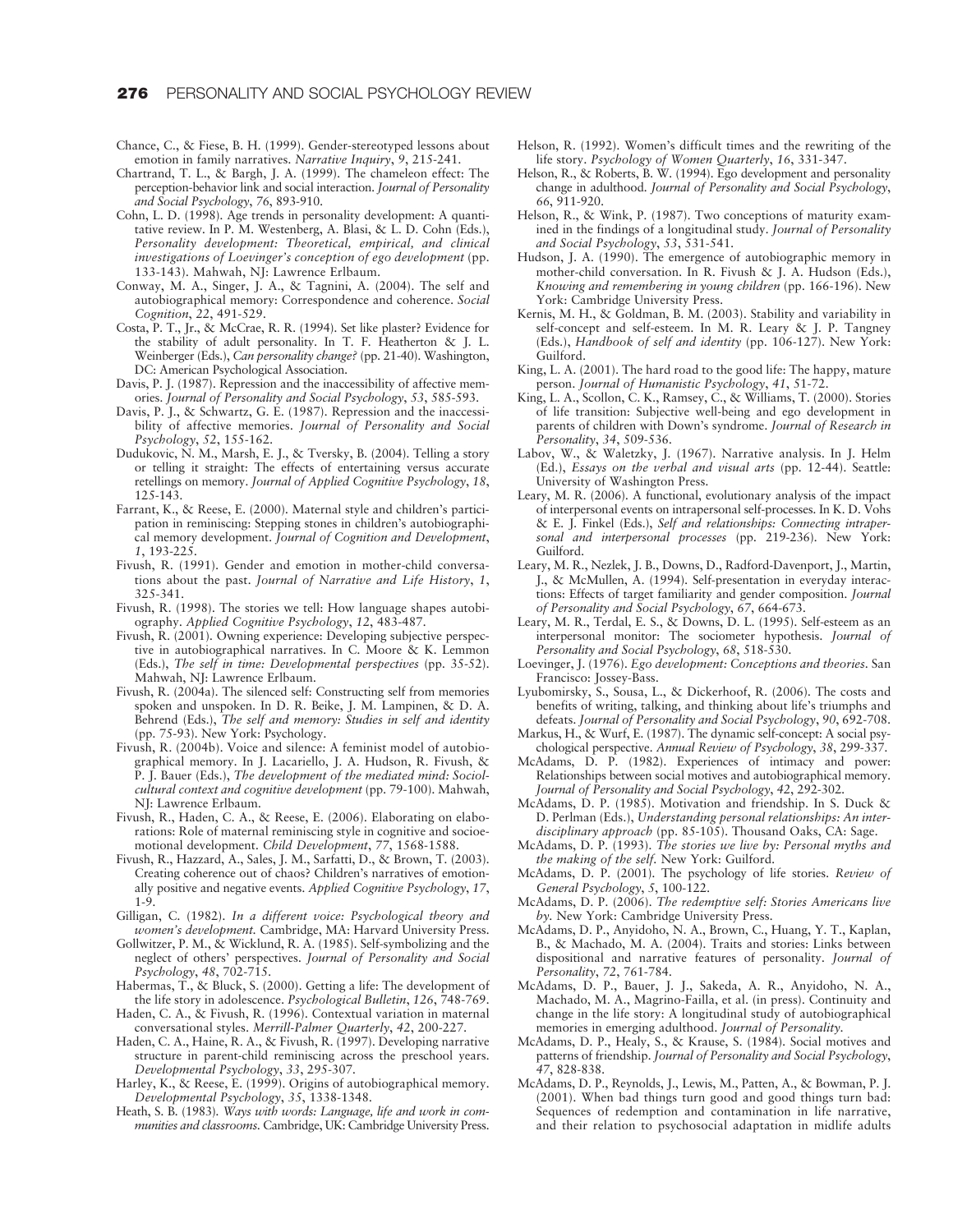and in students. *Personality and Social Psychology Bulletin*, *27*, 472-483.

- McCabe, A., & Peterson, C. (1991). Linking children's connective use and narrative macrostructure. In A. McCabe & C. Peterson (Eds.), *Developing narrative structure* (pp. 29-53). Hillsdale, NJ: Lawrence Erlbaum.
- McGregor, I., & Holmes, J. G. (1999). How storytelling shapes memory and impressions of relationship events over time. *Journal of Personality and Social Psychology*, *76*, 403-419.
- McLean, K. C. (2005). Late adolescent identity development: Narrative meaning-making and memory telling. *Developmental Psychology*, *41*, 683-691.
- McLean, K. C. (2007). *Stories of the young and the old: Reflections on self-continuity*. Manuscript submitted for publication.
- McLean, K. C., & Fournier, M. A. (2007). *Personality coherence in the content and processes of autobiographical reasoning*. Manuscript submitted for publication.
- McLean, K. C., & Pals, J. L. (2007). *Reminiscence functions: Emotional valence, age and well-being*. Unpublished manuscript.
- McLean, K. C., & Pasupathi, M. (2006). Collaborative narration of the past and extraversion. *Journal of Research in Personality*, *40*, 1219-1231*.*
- McLean, K. C., & Pratt, M. W. (2006). Life's little (and big) lessons: Identity statuses and meaning-making in the turning point narratives of emerging adults. *Developmental Psychology*, *42*, 714-722.
- McLean, K. C., & Thorne, A. (2003). Adolescents' self-defining memories about relationships*. Developmental Psychology*, *39*, 635-645*.*
- McLean, K. C., & Thorne, A. (2006). Identity light: Entertainment as a vehicle for self-development. In D. P. McAdams, R. Josselson, & A. Lieblich (Eds.), *Identity and story: Creating self in narrative* (pp. 111-127). Washington, DC: American Psychological Association.
- Michaels, S. (1991). The dismantling of narrative. In A. McCabe & C. Peterson (Eds.), *Developing narrative structure* (pp. 303-351). Hillsdale, NJ: Lawrence Erlbaum.
- Moffitt, K. H., & Singer, J. A. (1994). Continuity in the life story: Selfdefining memories, affect, and approach/avoidance personal strivings. *Journal of Personality*, *62*, 21-43.
- Nelson, K. (2003). Self and social functions: Individual autobiographical memory and collective narrative. *Memory*, *11*, 125-136*.*
- Newcombe, R., & Reese, E. (2004). Evaluations and orientations in mother-child narratives as a function of attachment security: A longitudinal investigation. *International Journal of Behavioral Development*, *28*, 230-245.
- Pals, J. L. (2004, January). *Insight, emotion, and the self: Patterns of word use in the narration of the life story.* Poster presented at the 5th annual meeting of the Society for Personality and Social Psychology, Austin, TX.
- Pals, J. L. (2005, August). *Constructing growth: Causal connections between past events and self within the life story.* Paper presented at the American Psychological Association meeting, Washington, DC.
- Pals, J. L. (2006). The narrative identity processing of difficult life experiences: Pathways of personality development and positive self-transformation in adulthood. *Journal of Personality*, *74*, 2-31*.*
- Pasupathi, M. (2001). The social construction of the personal past and its implications for adult development. *Psychological Bulletin*, *127*, 651-672.
- Pasupathi, M. (2003). Social remembering for emotion regulation: Differences between emotions elicited during an event and emotions elicited when talking about it. *Memory*, *11*, 151-163.
- Pasupathi, M. (2006). Silk from sows' ears: Collaborative construction of everyday selves in everyday stories. In D. P. McAdams, R. Josselson, & A. Lieblich (Eds.), *Narrative study of lives self & identity* (pp. 129-150). Washington, DC: American Psychological Association.
- Pasupathi, M. (in press). Whither unity, and at what cost? Fragmentation in the life story. *Human Development*.
- Pasupathi, M., Alderman, K., & Shaw, D. (2007). Talking the talk: Collaborative remembering and self-perceived expertise. *Discourse Processes*, *43*, 55-77.
- Pasupathi, M., & Hoyt, T. (2007). *Listener effects on autobiographical remembering: Concurrent and short-term longitudinal effects*. Manuscript submitted for publication.
- Pasupathi, M., Lucas, S., & Coombs, A. (2002). Functions of autobiographical memory in discourse: Long-married couples talk about conflicts and pleasant topics. *Discourse Processes*, *34*, 163-192.
- Pasupathi, M., & Mansour, E. (2006). Adult age differences in autobiographical reasoning in narratives. *Developmental Psychology*, *42*, 798-808.
- Pasupathi, M., McLean, K. C., & Weeks, T. (2007). *The told and untold narrative self*. Manuscript submitted for publication.
- Pasupathi, M., & Rich, B. (2005). Inattentive listening undermines self-verification in personal storytelling. *Journal of Personality*, *73*, 1051-1085.
- Pasupathi, M., Stallworth, L. M., & Murdoch, K. (1998). How what we tell becomes what we know: Listener effects on speakers' longterm memory for events. *Discourse Processes*, *26*, 1-25.
- Paulhus, D. L. (1998). Interpersonal and intrapsychic adaptiveness of trait self-enhancement: A mixed blessing? *Journal of Personality and Social Psychology*, *74*, 1197-1208.
- Pennebaker, J. W., & King, L. A. (1999). Linguistic styles: Language use as an individual difference. *Journal of Personality and Social Psychology*, *77*, 1296-1312.
- Pennebaker, J. W., & Seagal, J. D. (1999). Forming a story: The health benefits of narrative. *Journal of Clinical Psychology*, *55*, 1243-1254.
- Peterson, C., Jesso, B., & McCabe, A. (1999). Encouraging narratives in preschoolers: An intervention study. *Journal of Child Language*, *26*, 49-67,
- Pratt, M. W., Hunsberger, B., Pancer, S. M., Allard, E., & Alisat, S. (2006). *And then things started looking up: Narrative optimism in the adolescent life story and the prediction of adjustment during the transition to adulthood*. Manuscript submitted for publication.
- Reese, E. (2002a). A model of the origins of autobiographical memory. In J. W. Fagen & H. Hayne (Eds.), *Progress in infancy research* (Vol. 2, pp. 215-260). Mahwah, NJ: Lawrence Erlbaum.
- Reese, E. (2002b). Social factors in the development of autobiographical memory: The state of the art. *Social Development*, *11*(1), 124-142.
- Reese, E., & Fivush, R. (1993). Parental styles of talking about the past. *Developmental Psychology*, *29*, 596-606.
- Rice, C., & Pasupathi, M. (2006, March). *The life impact of like me and not like me experiences.* Paper presented at the Society for Research on Adolescence meeting, San Francisco.
- Rimé, B., Mesquita, B., Philippot, P., & Boca, S. (1991). Beyond the emotional event: Six studies on the social sharing of emotion. *Cognition & Emotion*, *5*, 435-465.
- Roberts, B. W., & DelVecchio, W. (2000). The rank-order consistency of personality from childhood to old age: A quantitative review of longitudinal studies. *Psychological Bulletin*, *126*, 3-25.
- Rukeyser, M. (1968). *The speed of darkness.* New York: Random House.
- Sales, J. M., Fivush, R., & Peterson, C. (2003). Parental reminiscing about positive and negative events. *Journal of Cognition and Development*, *4*, 185-209.
- Sanitioso, R., Kunda, Z., & Fong, G. T. (1990). Motivated recruitment of autobiographical memories. *Journal of Personality and Social Psychology*, *59*, 229-241.
- Schiffrin, D. (1996). Narrative as self-portrait: Sociolinguistic constructions of identity. *Language in Society*, *25*, 167-203.
- Schlenker, B. R. (2003). Self-presentation. In M. R. Leary & J. P. Tangney (Eds.), *Handbook of self and identity* (pp. 492-518). New York: Guilford.
- Sijbrandij, M., Olff, M., Reitsma, J. B., Carlier, I. V. E., & Gersons, B. P. R. (2006). Emotional or educational debriefing after psycholocial trauma. *British Journal of Psychiatry*, *189*, 150-155.
- Singer, J. A., & Blagov, P. (2004). The integrative function of narrative processing: Autobiographical memory,self-defining memories and the life story of identity. In D. Beike, D. Behrend, & J. Lampinen (Eds.), *Memory and the self* (pp. 117-138). Philadelphia: Psychology Press.
- Singer, J. A., & Salovey, P. (1993). *The remembered self: Emotion and memory in personality.* New York: Free Press.